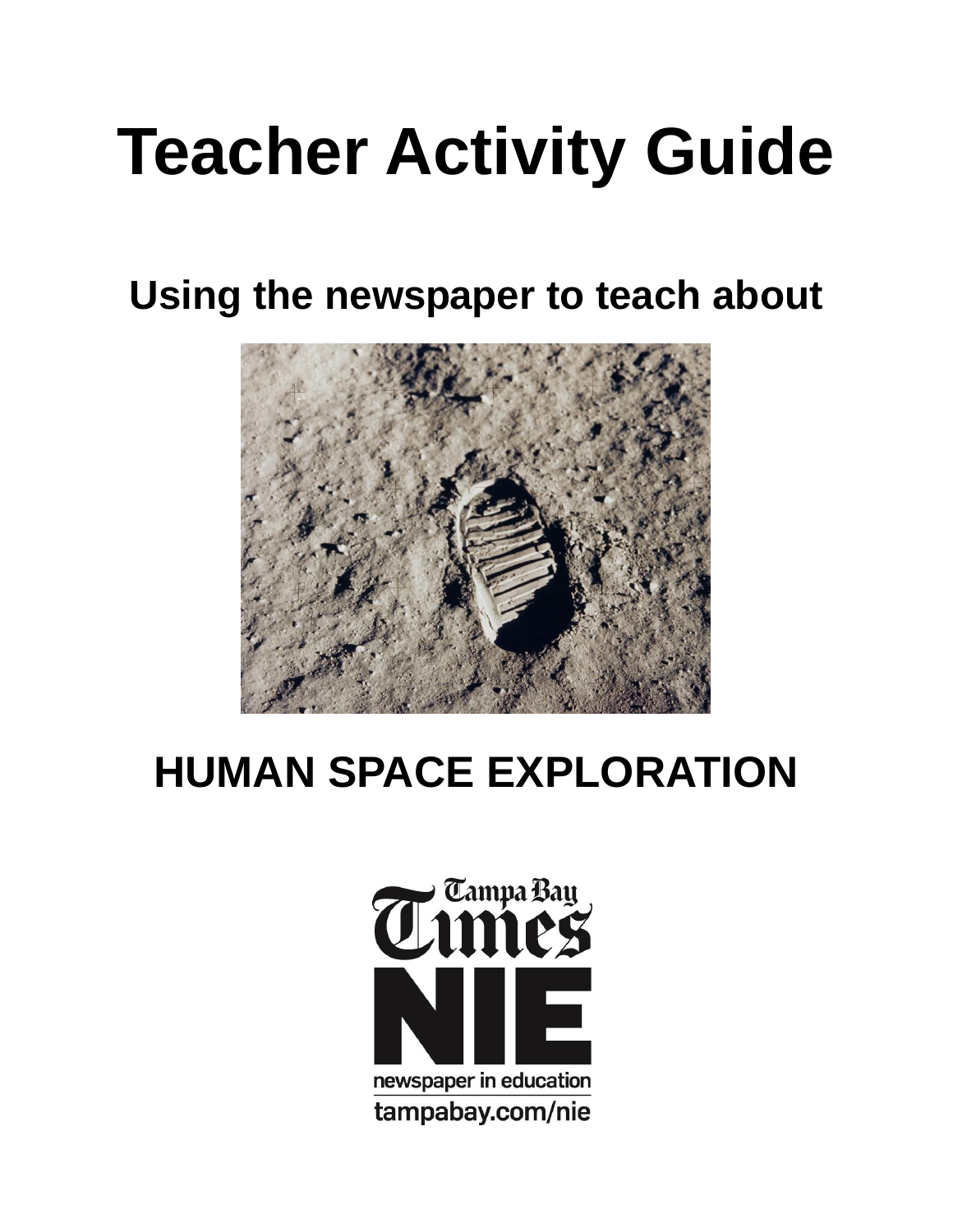## **About this Teaching Trunk**

This Teaching Trunk contains material organized around six historic milestones of human space exploration:

- **Sputnik**, the first artificial Earth satellite (1957)
- **Yuri Gagarin**, the first person to fly in space (1961)
- **Apollo I** fire (1967)
- **Apollo 11**, the first Moon landing (1969)
- Space Shuttle **Challenger** explosion (1986)
- Space Shuttle **Columbia** explosion (2003)

Each topic includes a selection of historical newspapers and other resources, such as maps, images, audio files and video files. Hard copies of all resources are provided in the Teaching Trunk. All resources are also included on the enclosed DVD. Most resources can also be downloaded from tampabay.com/nie.

## **Table of Contents**

- [Activity 1](#page-3-0) Analyzing Primary Sources: Learning from Newspapers
- [Activity 2](#page-8-0) Newspaper Archeology
- [Activity 3](#page-9-0) Fact vs. Opinion
- [Activity 4](#page-12-0) Analyzing Editorial Cartoons
- [Activity 5](#page-16-0) Analyzing Photographs and Images
- [Activity 6](#page-19-0) Analyzing Maps
- [Activity 7](#page-21-0) Exploring the Economics of Space Exploration
- Activity  $8$  Exploring the Ethics of Space Exploration
- [Activity 9](#page-28-0) What Price History?
- [Activity 10](#page-30-0) From the Front Page to the History Books
- [Activity 11](#page-32-0) Analyzing Turning Points in History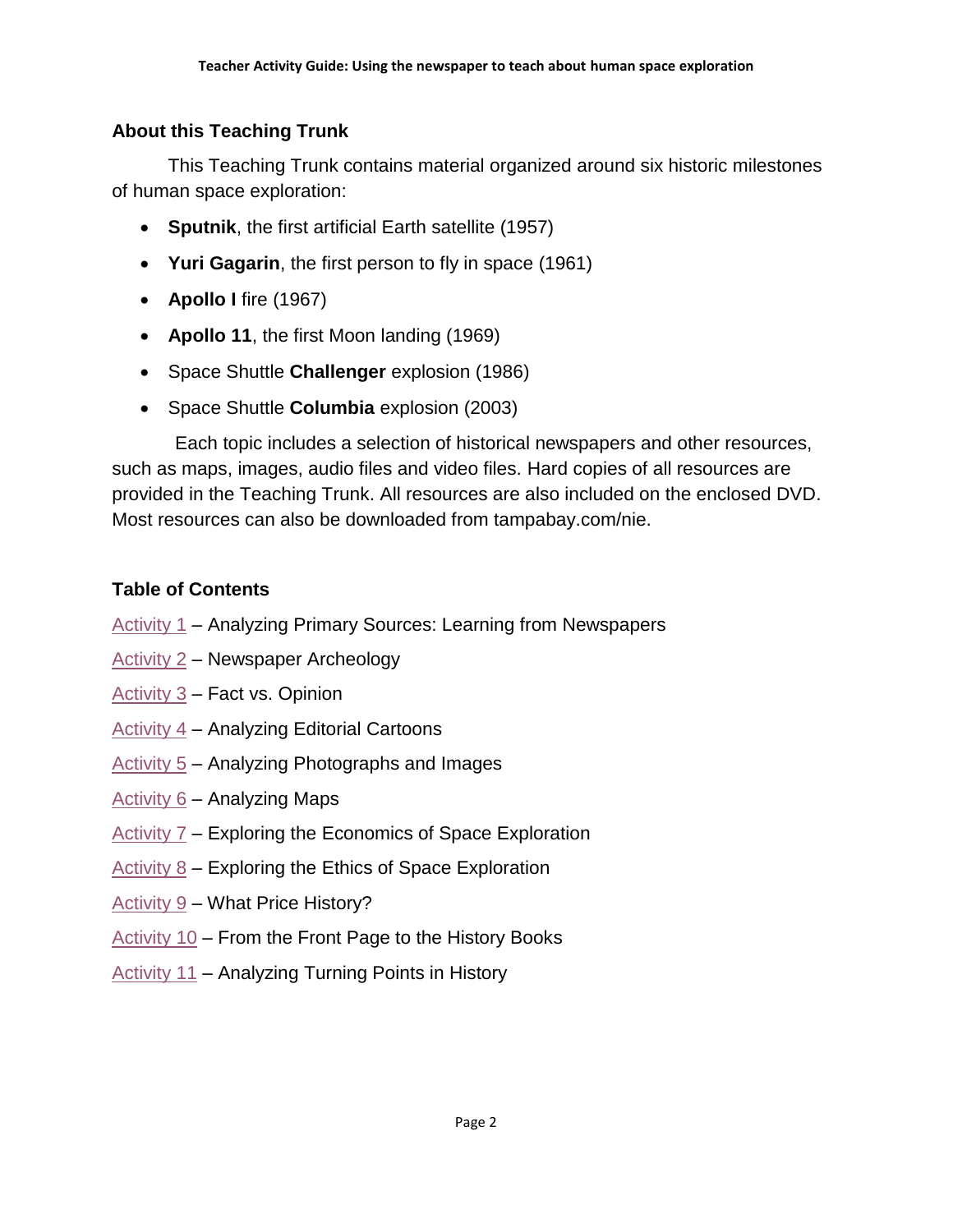## **About Newspaper in Education**

The Tampa Bay Times Newspaper in Education program (NIE) is a cooperative effort between schools and the Times Publishing Co. to encourage the use of newspapers in print and electronic form as educational resources – a "living textbook."

NIE serves educators, students and families by providing Tampa Bay schools with class sets of the Pulitzer Prize-winning *Tampa Bay Times* plus award-winning original educational publications, teacher guides, lesson plans, educator workshops and many more resources – all at no cost to schools, teachers or families.

Our educational resources fall into the category of informational text, a type of nonfiction text. The primary purpose of informational text is to convey information about the natural or social world. NIE teaching materials cover a variety of subjects and are aligned to the Florida Standards.

For more information about NIE, visit [tampabay.com/nie,](https://nieonline.com/tbtimes/) call 727-893-8138 or email ordernie@tampabay.com. Follow us on Twitter at [Twitter.com/TBTimesNIE.](https://twitter.com/tbtimesnie) Like us on Facebook at [Facebook.com/TBTNIE.](https://www.facebook.com/TBTNIE)

## **Credits**

Written by Sue Bedry, *Tampa Bay Times* staff Florida Standards by Jodi Pushkin, *Tampa Bay Times* staff

© *Tampa Bay Times* 2019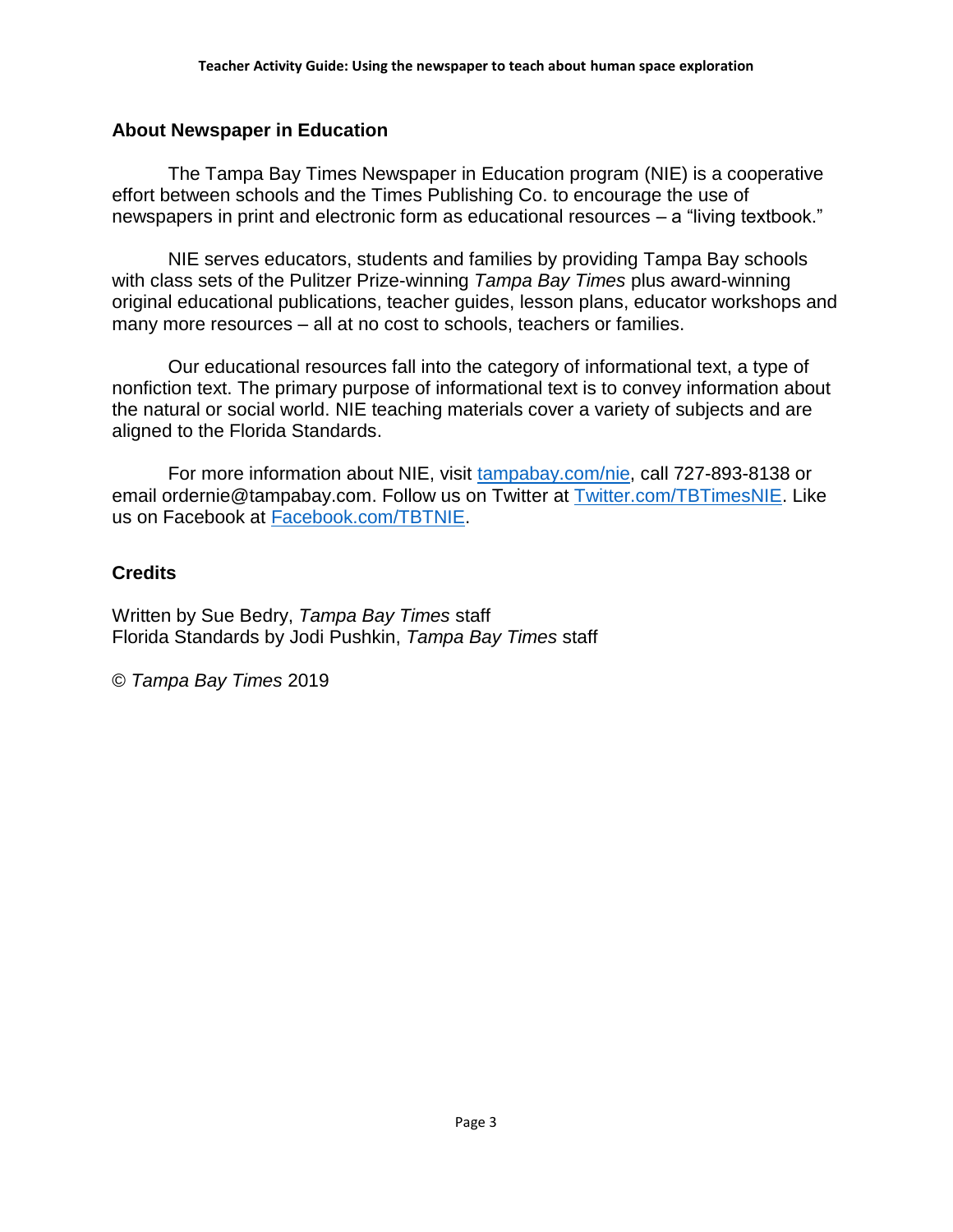## <span id="page-3-0"></span>**Activity 1 Analyzing Primary Sources: Learning from Newspapers**

According to the Center for History and New Media at George Mason University:

"A newspaper is a publication intended for a broad audience that appears regularly, often daily, and claims to contain factual accounts of recent events. Usually newspapers are published with the intention of making a profit. Frequently, their factual content is accompanied by advertisements and non-factual material intended as entertainment.

Journalists often boast that they write "the rough draft of history." The key point here is rough draft. Newspapers are written in haste and often contain inadvertent factual errors, large and small. Moreover, a newspaper's "factual" content is determined by its point of view or bias. This point of view is shaped by the political positions taken by editors and publishers, and sometimes shaped by the newspaper's commercial relationship with advertisers.

It is also shaped by a newspaper's location. For example, the *Tampa Bay Times* might call a hurricane in Florida a terrible catastrophe, while a newspaper in Idaho might ignore it entirely.

Newspapers from the past contain several kinds of information for historians. They offer factual accounts of events such as earthquakes, battles, and elections. Historians often mine newspapers for basic information about who did what, when, how, and where. Newspapers are also filled with contextual information, such as advertisements and features, from which historians can build a more complete picture of the world in which a particular event took place."

Some items in newspapers, such as eye-witness accounts and editorials, are considered primary sources.

Others may not be considered primary sources but can still be very useful to help understand historical events.

Historians generally use newspapers for three purposes:

 **Learning facts about specific events** – Newspapers can be used to locate facts related to a specific event. Newspapers from the place and time in which the event occurred can contain first-hand accounts and details not included in other sources such as textbooks.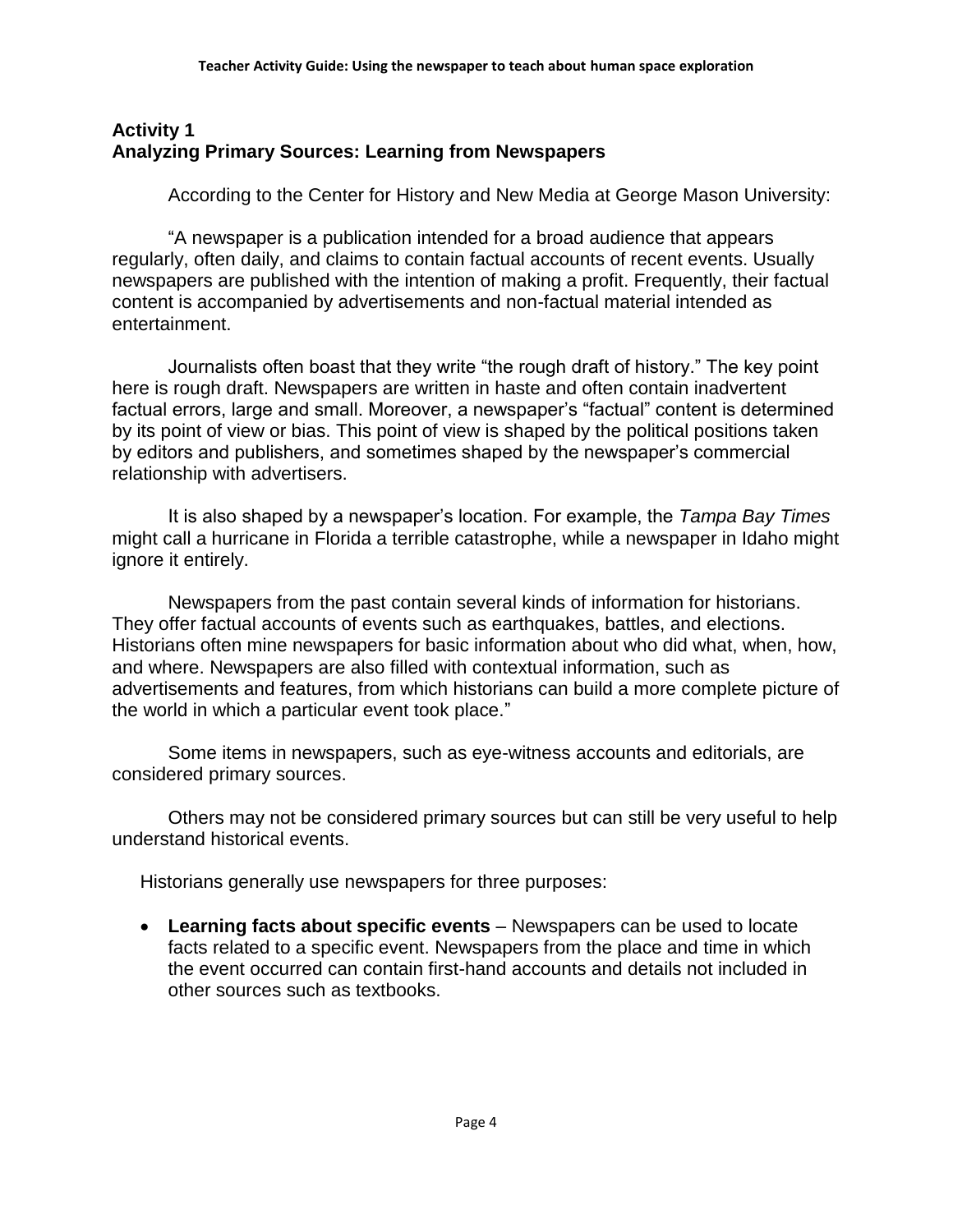- **Looking for long-term trends** Newspapers can be used to look for evidence of long-term trends. For example, classified advertisements can tell us about changes in prices of apartment rentals over time, or about the titles or salary ranges for various kinds of jobs. Display advertising can tell us how many new movie theaters are opening in a town or what kinds of food people are looking for in the supermarkets. Advice columns can show changes over time in what people considered to be problems and what newspaper writers considered to be solutions for those problems.
- **Searching for details or the "texture" surrounding an event** Details from other parts of the newspaper can help flesh out a newspaper story. For example, weather reports can tell us if it was raining on the day of the battle. Store advertising can suggest what people might have worn to vote on the day of the election. Movie reviews and television listings can tell us what stories people cared about in the month of an epidemic.

Have students use the list of guiding questions below and the Library of Congress **[Primary Source Analysis Tool](http://www.loc.gov/teachers/usingprimarysources/resources/Primary_Source_Analysis_Tool.pdf) to analyze newspaper articles from the historic** newspapers included in this Teaching Trunk.

## **Newspaper Article Analysis Guiding Questions**

## **OBSERVE: Identify and note details**

- Who published the article? Who was the audience for this article? Who was the audience for this newspaper?
- What type of article is this (eye-witness account, straight news article, feature article, editorial, column, reader contribution)?
- On what page and section does the article appear? What are the topics of other articles found on the same page or section?
- Is place relevant to this article? How?
- Are one or more dates listed in the article? Was this article written at or around the same time period that the text relates to?
- What information is highlighted by the headline and other text callouts, if present?
- Are there any photos or illustrations? What additional information or explanation do they provide?
- What does the text describe, explain, or provide an opinion on?

## **REFLECT: Generate and test hypotheses**

- What is the main idea of the article? List several facts or arguments that support the main idea of the article.
- Is this article a news story or an opinion piece? Is the article trying to inform or persuade? How do you know?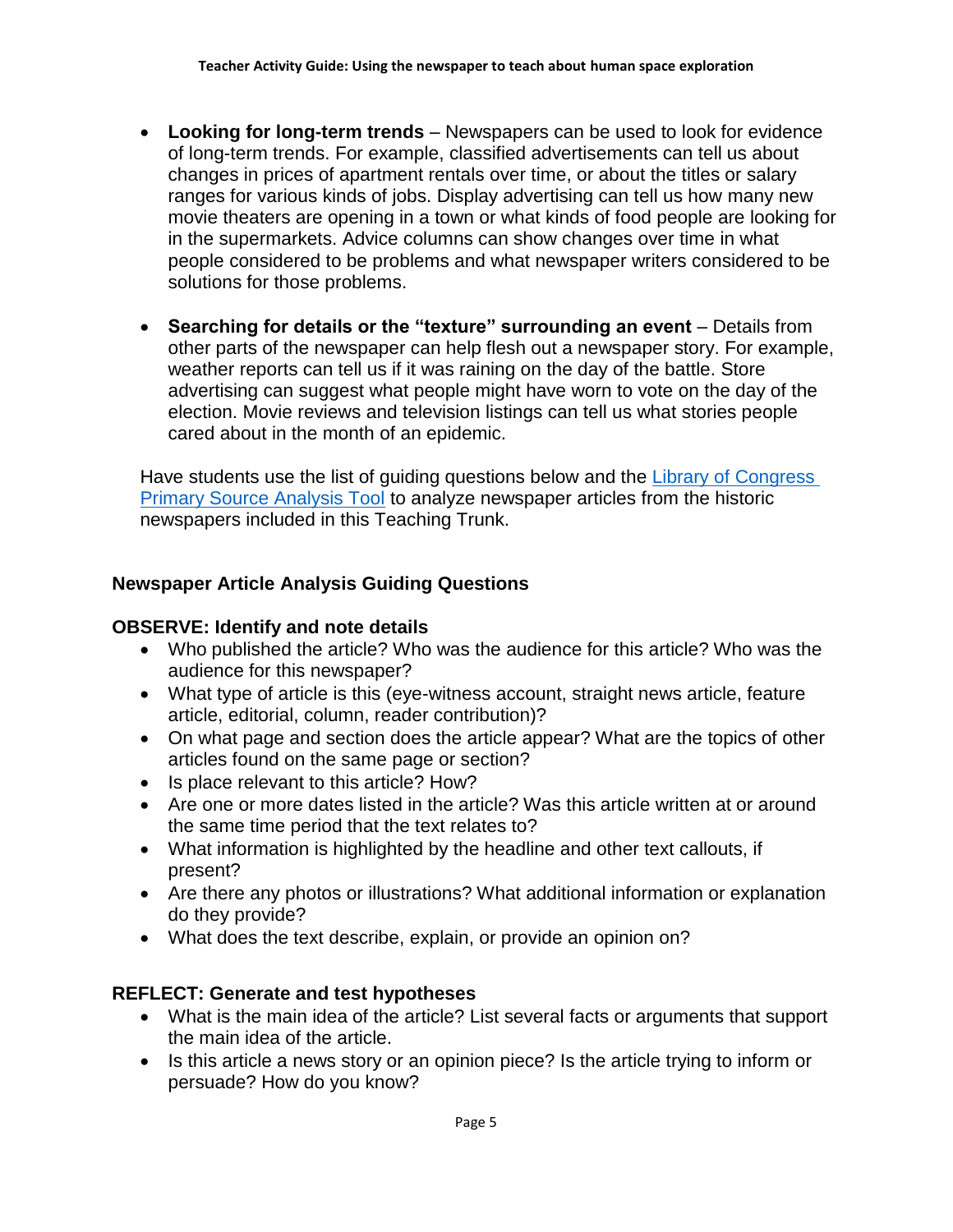- Are there details that reference other people or events of the time period? What was happening during this time period?
- Why do you think this text was made? What might have been the author's or publisher's purpose? What evidence supports your theory?
- Who do you think was the audience for this article? What evidence supports your conclusion?
- If there was information about the author included, does that information suggest certain biases that person might have had? What do you think those biases were?
- Why do you think the author chose to include these specific details of description or explanation? What information or perspectives might have been left out of the article?
- What source or sources does the author quote or refer to in the article? Do you think these sources are reliable? Why or why not? What evidence supports your conclusion?
- Does this article show clear bias? If so, towards what or whom? What evidence supports your conclusion?
- What do you think the author might have wanted the audience to think or feel? Does the arrangement or presentation of words, illustrations, or both affect how the audience might think or feel? How?
- What do you feel after reading this article?
- If someone wrote this text today, what would be different? What would be the same?
- What did you learn from examining this article? Does any new information you learned contradict or support your prior knowledge about the topic of this article?

## **QUESTION: What didn't you learn that you would like to know about?**

- What questions does this article raise?
- What do you wonder about . . .
	- Who? What? When? Where? Why? How?
- Examine the words and phrases the author uses. Does the author's language support a particular perspective? Are different viewpoints presented?
- What sources might you consult to learn more?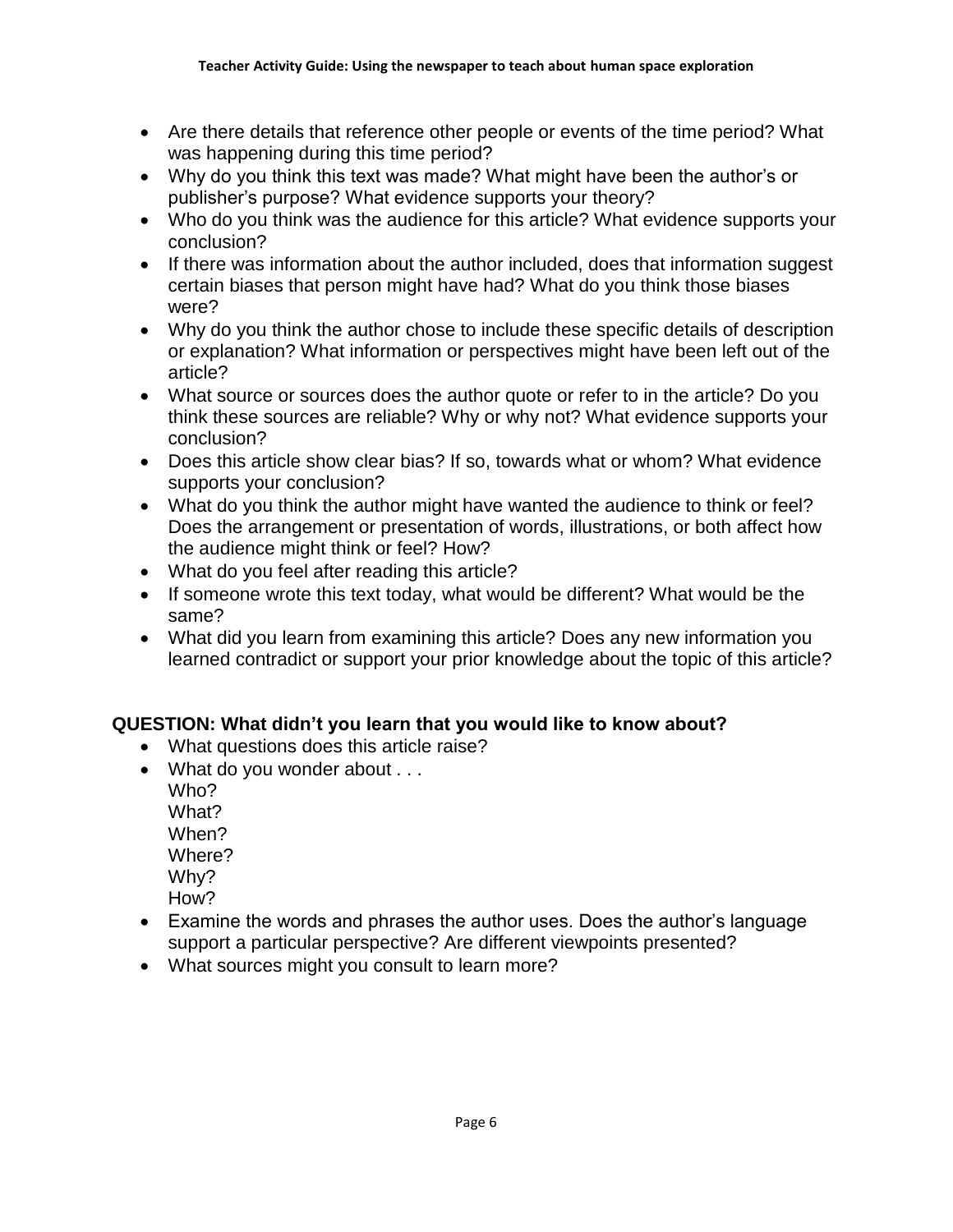## **Extension Activity: The Front Page**

On Page One of a newspaper you'll find many devices designed to draw in prospective readers. The story that the newspaper's editor considers the most important story of the day is typically located on the upper half of the front page. This space is known as "above the fold."

Choose two historic newspapers included in this Teaching Trunk. Both should be from the same date.

Write a short analysis of the differences between the front pages.

- What is located above the fold on each newspaper's front page?
- How are they different?
- How are they similar?
- What choices have been made in selecting the headlines and images?
- Do you think this was an effective use of the front page? Why or why not?

## **Extension Activity: Headlines**

A headline in the newspaper gives a general idea of what the news story that accompanies it will be about. Headlines have several purposes:

- Give readers a clear idea what the article is about.
- Tell readers some of the news, even if they don't have time to read the entire article.
- Make readers want to read the entire article.

Using the historical newspapers included in this Teaching Trunk, have students choose an article that interests them because of the headline and complete the Predicting Information from Headlines worksheet.

## **Follow Up Activities**

- Study the headlines throughout the main news section of one of the historic newspapers included in this Teaching Trunk. Create a list of characteristics common to most headlines (such as large type size, bold letters, few words, etc.). How do these characteristics compare to the headlines in the main news section of a modern copy of the *Tampa Bay Times*?
- Choose one headline from one of the historic newspapers included in this Teaching Trunk. Rewrite the headline by replacing some of the wording with synonyms. Are there any changes in meaning as a result of this exercise?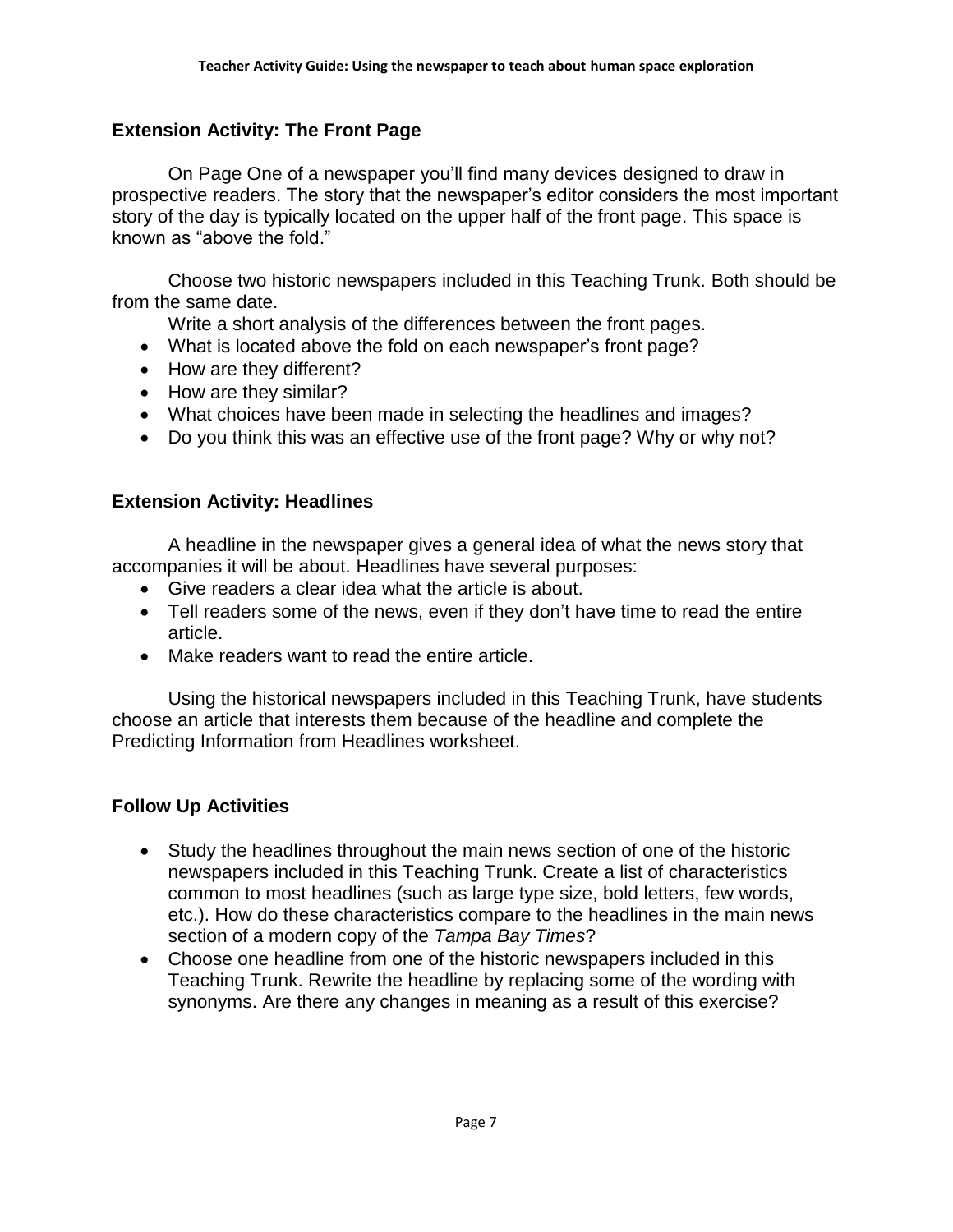#### **Florida Standards**

**Language Arts:** LAFS.412.L.1.1; LAFS.412.L.1.2; LAFS.412.L.2.3; LAFS.412.L.3.4; LAFS.412.RI.1.1; LAFS.412.RI.1.2; LAFS.412.RI.1.3; LAFS.412.RI.2.4; LAFS.412.RI.2.412; LAFS.412.RI.2.6; LAFS.412.RI.3.7; LAFS.412.RI.3.8; LAFS.412.RI.3.9; LAFS.412.RI.4.10; LAFS.412.SL.1.1; LAFS.412.SL.1.2; LAFS.412.SL.2.4; LAFS.412.W.1.1; LAFS.412.W.1.2; LAFS.412.W.3.9; LAFS.412.W.3.10

#### **Adapted from:**

"Analyzing Primary Sources: Learning from Newspapers," Barat Teaching with Primary Sources Program, Library of Congress,

<https://primarysourcenexus.org/2014/12/analyzing-primary-sources-learning-newspapers/> "Newspapers," Center for History and New Media, George Mason University, <http://chnm.gmu.edu/worldhistorysources/unpacking/newsmain.html>

"Lesson 1: Predicting Information from Headlines," *The Careful Reader: Teaching Critical Reading Skills with* The New York Times, The New York Times in Education,

[http://nytimesinschool.com/wp-content/uploads/2010/09/Careful\\_Reader.pdf](http://nytimesinschool.com/wp-content/uploads/2010/09/Careful_Reader.pdf)

#### **Resources:**

Library of Congress Primary Source Analysis Tool,

[http://www.loc.gov/teachers/usingprimarysources/resources/Primary\\_Source\\_Analysis\\_Tool.pdf](http://www.loc.gov/teachers/usingprimarysources/resources/Primary_Source_Analysis_Tool.pdf) *Anatomy of the Tampa Bay Times* Teaching Poster, Tampa Bay Times Newspaper in Education program, [https://nieonline.com/tbtimes/downloads/supplements/anatomy\\_of\\_tbtimes.pdf](https://nieonline.com/tbtimes/downloads/supplements/anatomy_of_tbtimes.pdf) Predicting Information from Headlines Worksheet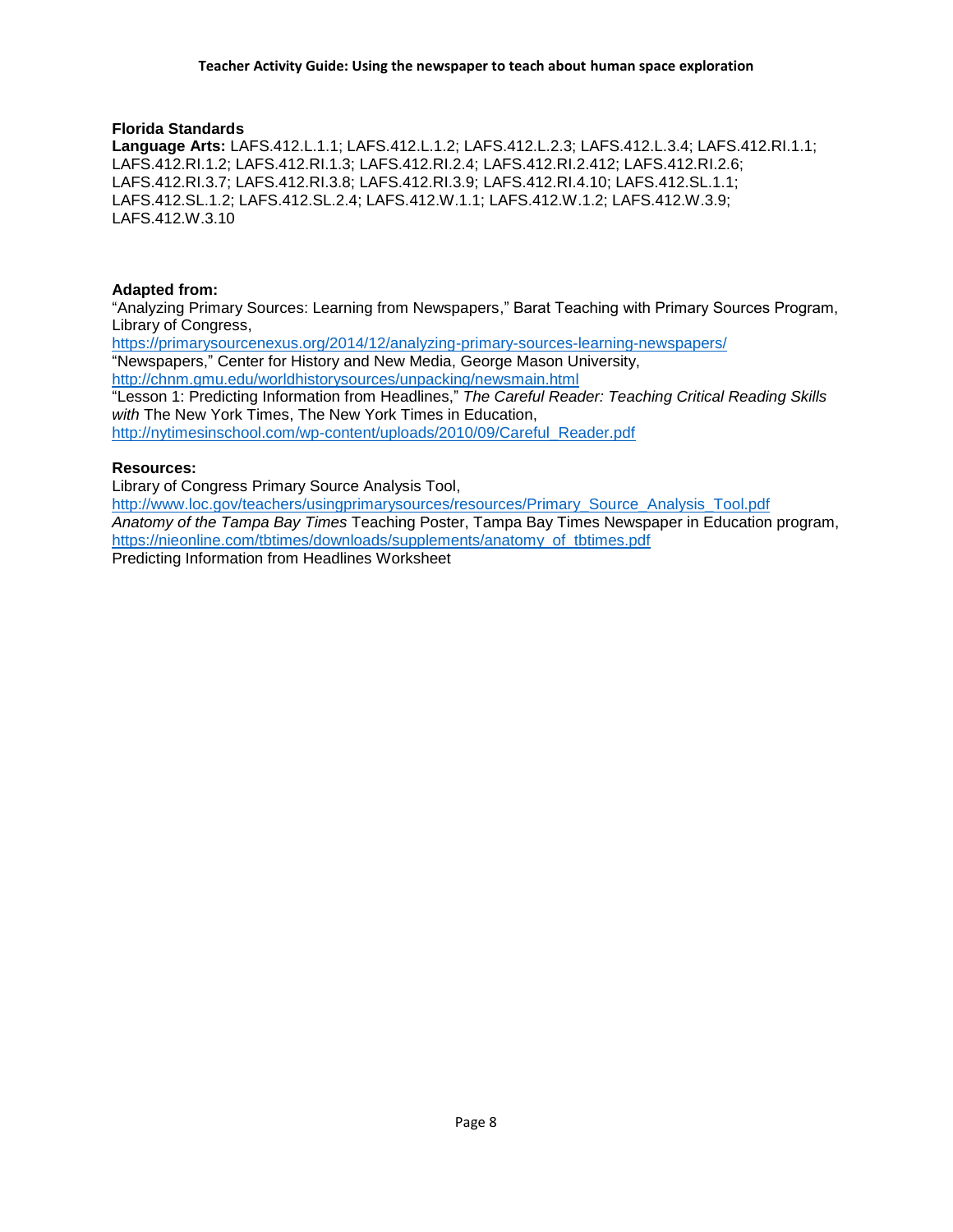## <span id="page-8-0"></span>**Activity 2 Newspaper Archeology**

What constitutes history?

History textbooks often focus on elections, wars and "great men." However, there is also the history of the ordinary, of the forgotten and of the community.

In this activity, you will engage with the "ordinary" past through the analysis of just one artifact: a newspaper.

Individually or in small groups, choose one of the historical newspapers included in this Teaching Trunk.

Imagine that you are an archeologist who has just discovered this newspaper and that you know nothing about the time and place that it comes from. Read the entire newspaper, including all the ads, classifieds, notices etc.

As you read, make notes. Address questions such as:

- What kind of amusements did people in this society enjoy?
- Can we determine what type of political system was in place and the effectiveness of the system?
- What were the major economic activities of this society?
- What kinds of transportation did this society utilize?
- What did people in this society value?
- What were some of the major issues or challenges facing people in this society?

Write an account of the society that this artifact represents based only on what you have read in the newspaper. Be sure to back up your conclusions with evidence from the text. Make a short oral presentation to your class.

#### **Florida Standards**

**Social Studies:** SS.412.A.1.1; SS.6.W.1.3; SS.6.W.1.4; SS.6.W.1.5; SS.7.C.2.10; SS.7.C.2.11; SS.7.C.2.13; SS.8.A.1.2; SS.8.A.1.3; SS.8.A.1.4; SS.8.A.1.5; SS.8.A.1.6; SS.8.E.2.1; SS.912.A.1.1; SS.912.A.1.2; SS.912.A.1.4; SS.912.A.1.5; SS.912.A.7.12; SS.912.A.7.17; SS.912.C.2.13 **Language Arts:** LAFS.412.L.1.1; LAFS.412.L.1.2; LAFS.412.L.2.3; LAFS.412.L.3.4; LAFS.412.RI.1.1; LAFS.412.RI.1.2; LAFS.412.RI.1.3; LAFS.412.RI.2.4; LAFS.412.RI.2.412; LAFS.412.RI.2.6; LAFS.412.RI.3.7; LAFS.412.RI.3.8; LAFS.412.RI.3.9; LAFS.412.RI.4.10; LAFS.412.SL.1.1; LAFS.412.SL.1.2; LAFS.412.SL.2.4; LAFS.412.W.1.1; LAFS.412.W.1.2; LAFS.412.W.3.9; LAFS.412.W.3.10

#### **Adapted from:**

"Newspaper Archeology," by Donald Falls, Manatee High School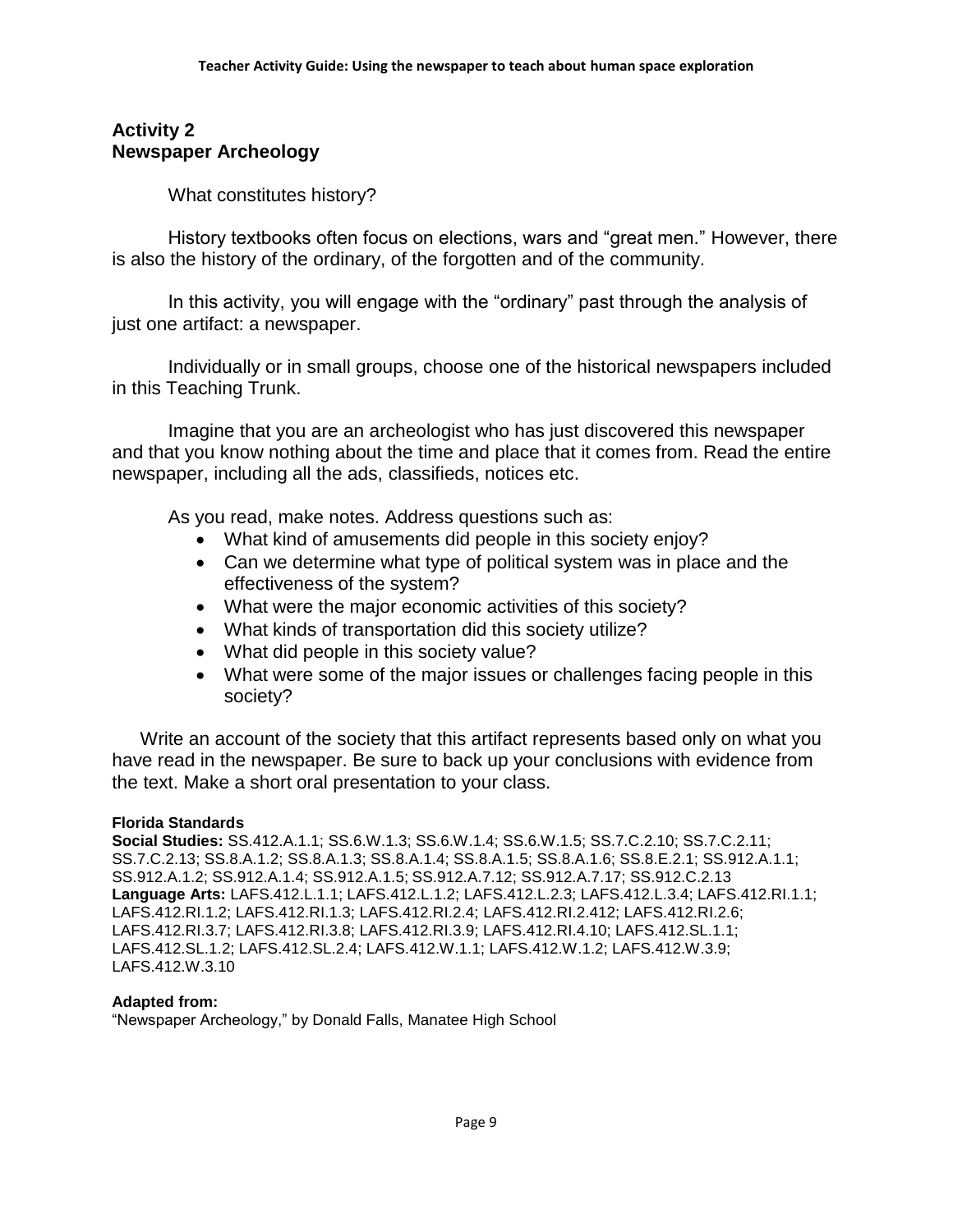## <span id="page-9-0"></span>**Activity 3 Fact vs. Opinion**

The editorial section of the newspaper provides readers with differing opinions about news events. These articles express opinions and ideas, and are expected to have a point of view. They do not necessarily report news. Instead, they comment on current events.

- **Editorials** are written by a member or members of the editorial staff of a newspaper and express the opinion or idea of the newspaper as a whole.
- **Opinion articles** express the opinion or idea of only the person or people writing the article. These are sometimes called op-eds.
- **Letters to the editor** present the views of the newspaper's readers.

Editorials and opinion articles are often categorized into four types depending on their purpose:

- To explain, interpret or inform
- To praise or commend
- To argue, persuade, propose a solution or call for action
- To criticize or identify a problem

Knowing the difference between fact and opinion is very important. In this activity, students will look at reporting and opinion pieces to analyze them for their mix of fact and opinion on the sentence level.

Choose two pieces about the same big news event from the historical newspapers included in this Teaching Trunk. One should be a factual news report and the other an interpretive news analysis, editorial or opinion column.

Start by reading them aloud and ask students which is the straight news report and which is the news analysis piece.

Next, have students read the selected articles on their own, labeling each sentence as "F" for fact or "O" for opinion. As they read, have students take notes about the reasons and process they used to distinguish fact from opinion in the article.

Next, in small groups, ask them to compare their labels. Encourage them to think critically as they come to conclusions, considering sources and their reliability, writers' potential biases and their own biases.

Once groups have finished their work, project the article for all to see and talk through students' decisions at the sentence level. As a class, create a list of guiding questions to ask when reading any article – news, opinion or a mix – to help differentiate fact from opinion.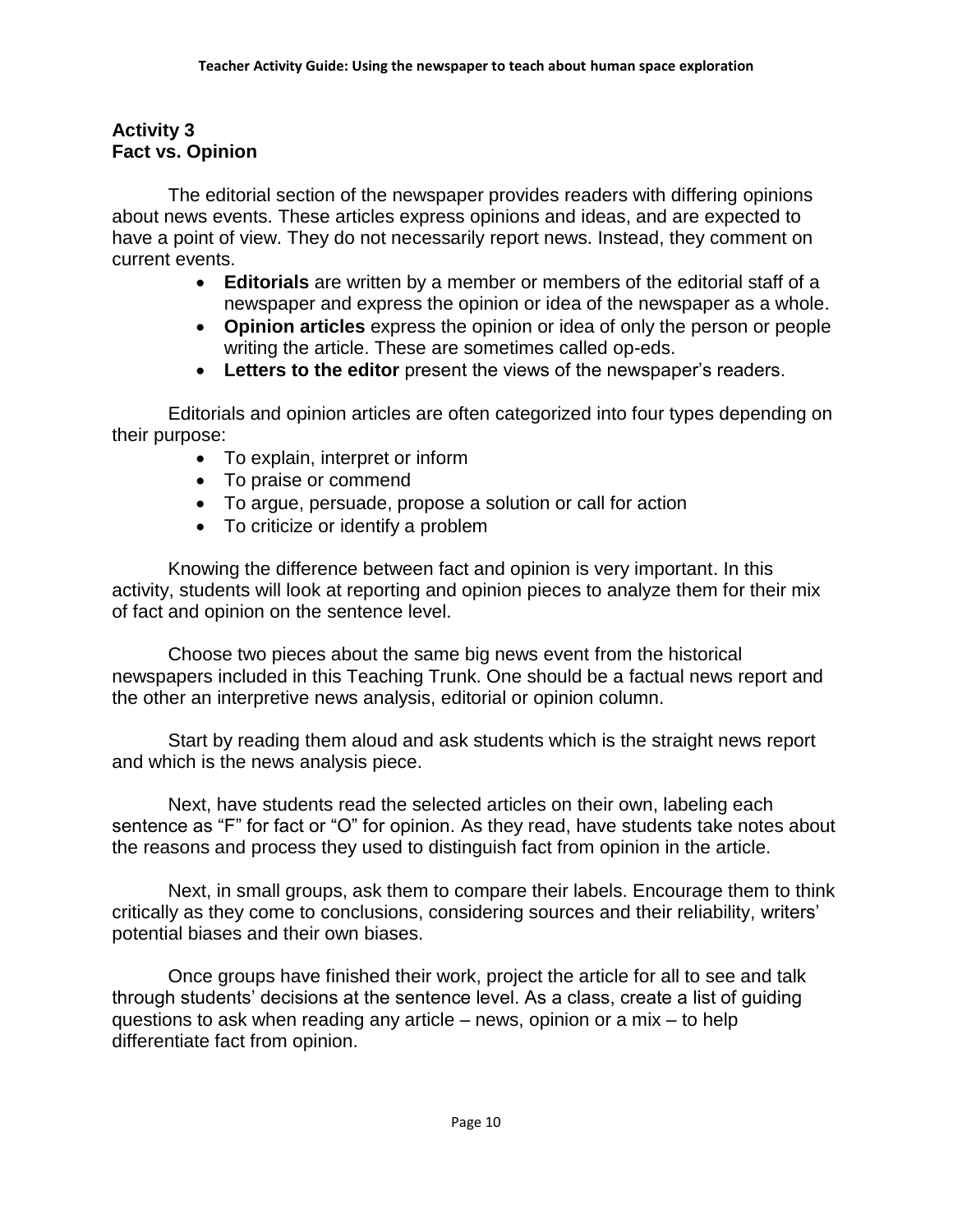Finally, ask students to choose their own article and read it to test the effectiveness of their guiding questions. As with the earlier group task, ask students to focus on distinguishing between fact and opinion on the sentence level, labeling each sentence with an "O" or an "F."

After their work is complete, reconvene as a class and discuss the efficacy of the guiding questions: Did they work? Were you always able to tell the difference between fact and opinion? Why or why not? What's difficult about this? What might be changed to make the questions more effective? Why is it important to have such questions in your "reader's toolbox" as you approach any news media source?

## **Extension activity – Here's What We Think**

Have each student read three editorials or opinion articles from the historical newspapers included in this Teaching Trunk. After reading each article, students should complete the relevant section of the [Newseum Ed Here's What We Think worksheet.](https://newseumed.org/sites/default/files/legacy/2017/12/MLBP-Worksheet-Heres-What-We-Think.pdf)

Once students have read the articles and completed the worksheet, discuss their work as a class:

- Which type of editorial/op-ed was most common?
- How can an editorial or opinion article open or advance dialogue on an issue?
- What makes an editorial or opinion piece effective?
- What influence do they have? How do you know?
- Compare and contrast editorial and opinion articles.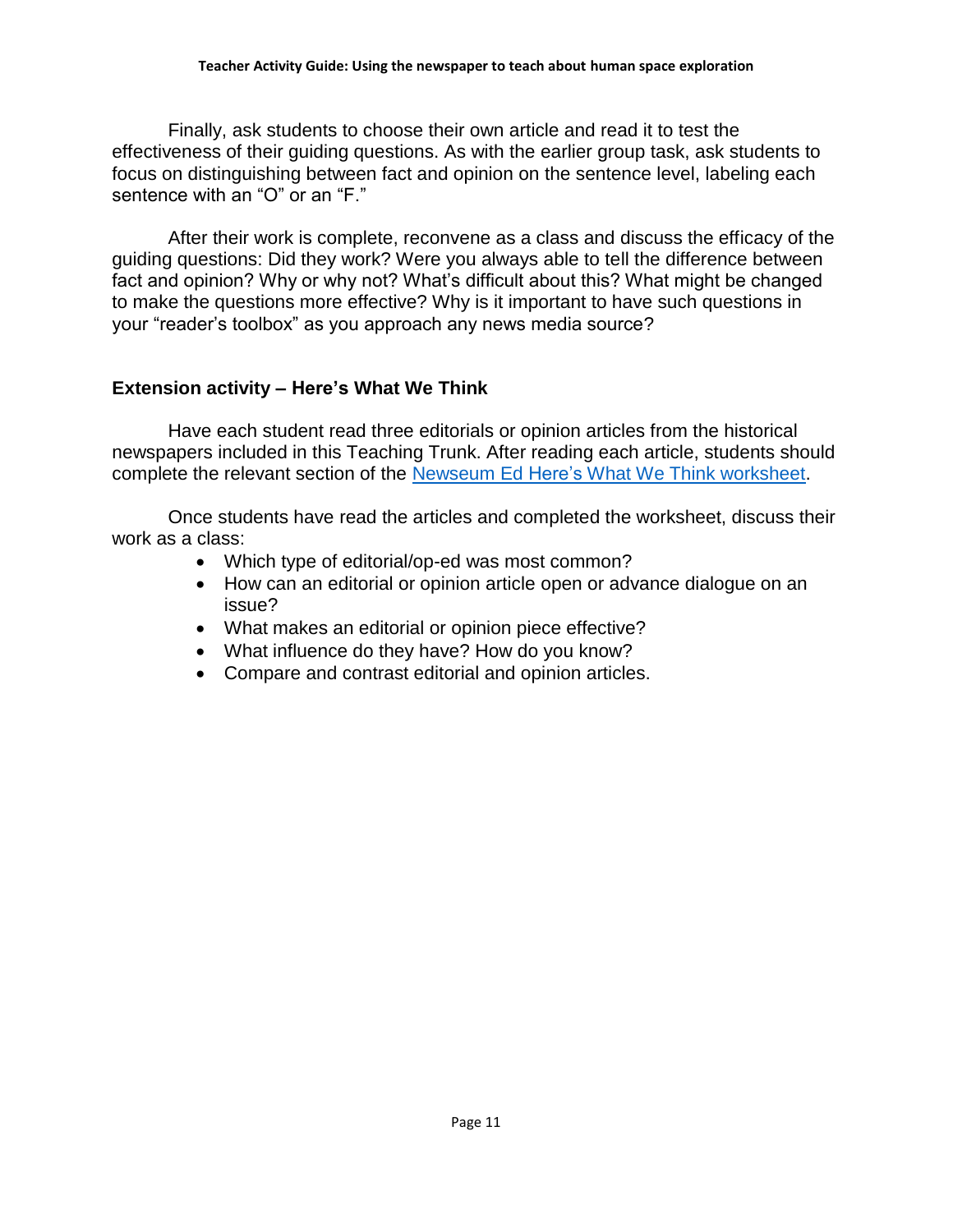## **Extension activity – Write an Editorial**

Have students brainstorm important issues in their school or community. Write the ideas on a board. Have students vote to narrow the list to one issue.

Next, divide students into small groups; each group will be an "editorial board" for a newspaper. As a group, have students decide their position on the issue and outline an editorial.

Using the editorials in the *Tampa Bay Times* and the historical newspapers included in this Teaching Trunk as models, have students write their editorial in class or as homework. Follow this format:

- Begin with an objective statement/introduction of the issue or controversy.
- Give and discuss the opposing viewpoint. (Who are the opponents? What are their opinions?)
- Refute the opposition's beliefs.
- State your newspaper's position and reasoning. Use facts and details.
- Offer a realistic solution.
- Conclude concisely.

#### **Florida Standards:**

**Language Arts:** LAFS.412.L.1.1; LAFS.412.L.1.2; LAFS.412.L.2.3; LAFS.412.L.3.4; LAFS.412.RI.1.1; LAFS.412.RI.1.2; LAFS.412.RI.1.3; LAFS.412.RI.2.4; LAFS.412.RI.2.412; LAFS.412.RI.2.6; LAFS.412.RI.3.7; LAFS.412.RI.3.8; LAFS.412.RI.3.9; LAFS.412.RI.4.10; LAFS.412.SL.1.1; LAFS.412.SL.1.2; LAFS.412.SL.2.4; LAFS.412.W.1.1; LAFS.412.W.1.2; LAFS.412.W.3.9; LAFS.412.W.3.10

#### **Adapted from:**

"News and 'News Analysis': Navigating Fact and Opinion in *The Times*," by Amanda Christy Brown and Katherine Schulten, The Learning Network,

[https://learning.blogs.nytimes.com/2013/01/17/news-and-news-analysis-navigating-fact-and-opinion-in-th](https://learning.blogs.nytimes.com/2013/01/17/news-and-news-analysis-navigating-fact-and-opinion-in-the-times/) [e-times/](https://learning.blogs.nytimes.com/2013/01/17/news-and-news-analysis-navigating-fact-and-opinion-in-the-times/)

"Here's What We Think: Editorials and Opinion Articles" lesson plan, Newseum Ed, <https://newseumed.org/tools/lesson-plan/heres-what-we-think-editorials-and-opinion-articles>

#### **Resources:**

Newseum Ed, "Here's What We Think: Editorials and Opinion Articles" Worksheet, <https://newseumed.org/sites/default/files/legacy/2017/12/MLBP-Worksheet-Heres-What-We-Think.pdf>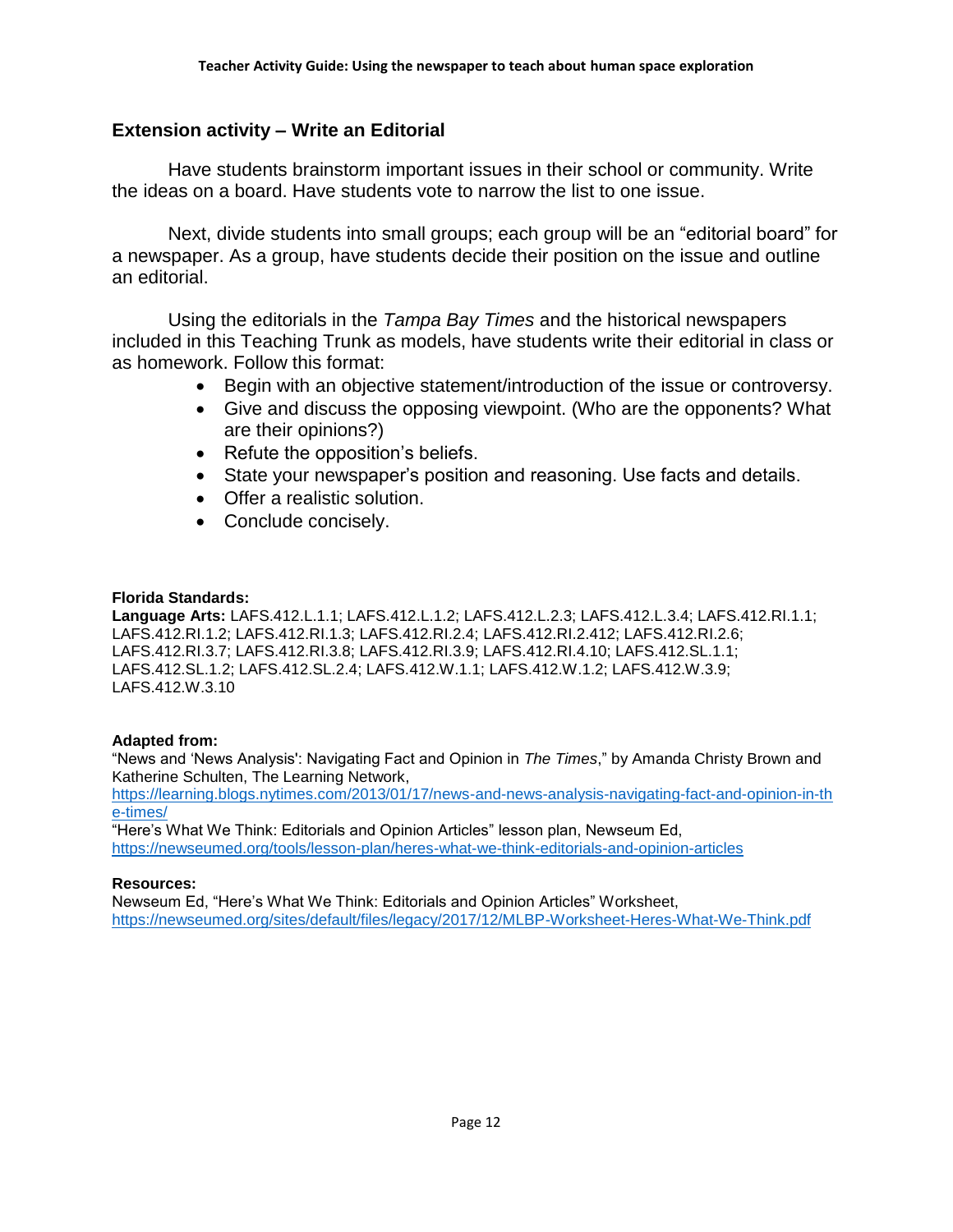## <span id="page-12-0"></span>**Activity 4 Analyzing Editorial Cartoons**

Newspaper editorial cartoons are graphic expressions of their creator's ideas and opinions.

Editorial cartoons are published in a mass medium, such as a newspaper, news magazine, or the Web. In addition, the editorial cartoon usually, but not always, reflects the publication's viewpoint.

Editorial cartoons differ from comic strips. Editorial cartoons appear on the newspaper's editorial or front page, not on the comics page. Editorial cartoons are sometimes referred to as political cartoons, because they often deal with political issues.

Editorial cartoons are based on current events. That means that they are produced under restricted time conditions in order to meet publication deadlines (often 5 or 6 per week).

Editorial cartoons, like written editorials, have an educational purpose. They are intended to make readers think about current political issues.

Editorial cartoons are part of a business, which means that editors and/or managers may have an impact on what is published.

Editorial cartoons provide a window into history by showing us what people were thinking and talking about at a given time and place. Today's editorial cartoons will provide the same record of our own time.

Since Benjamin Franklin began publishing political cartoons in the eighteenth century, political cartoonists have used their skills to praise, attack, caricature, lampoon and otherwise express their opinions on the most urgent political issues of the day.

Political cartoons began as a street-level phenomenon. In the late eighteenth and early nineteenth centuries, they were often posted on walls or passed from person to person, as well as being published in newspapers. By the end of the nineteenth century, they were an important part of the growing popularity of newspapers and magazines, and the intense competition for readership made provocative cartoons a valuable selling point.

At the beginning of the twenty-first century, political cartoons appear in a wide range of online publications and can still stir up controversy. Political cartoonists, like political writers, have a point to make.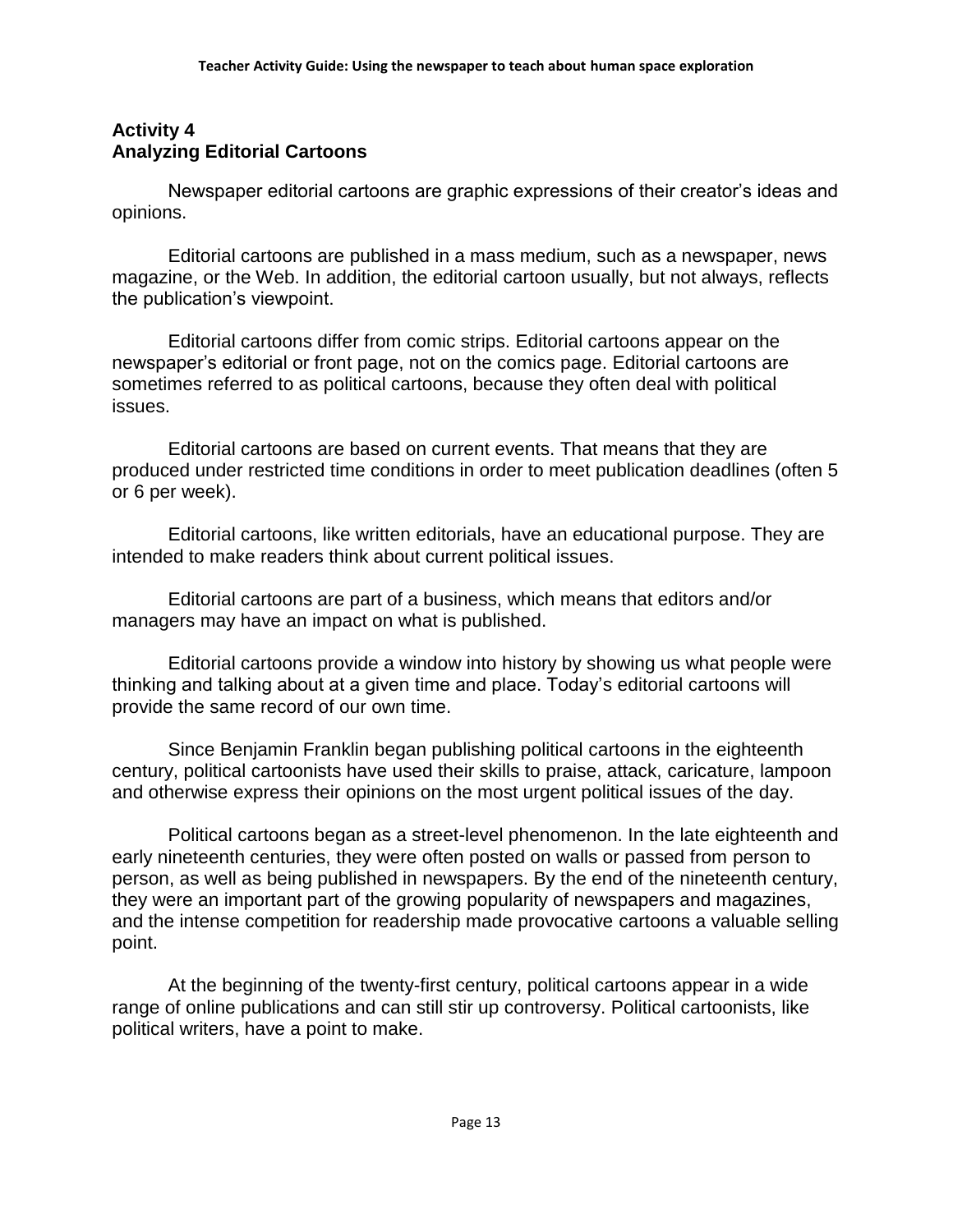Have students use the list of guiding questions below, the [Cartoons for the](https://nieonline.com/cftc/pdfs/eval.pdf)  [Classroom Cartoon Evaluation Worksheet,](https://nieonline.com/cftc/pdfs/eval.pdf) the Library of [Congress Primary Source](http://www.loc.gov/teachers/usingprimarysources/resources/Primary_Source_Analysis_Tool.pdf)  [Analysis Tool](http://www.loc.gov/teachers/usingprimarysources/resources/Primary_Source_Analysis_Tool.pdf) and the [Library of Congress Cartoon Analysis Guide](http://www.loc.gov/teachers/classroommaterials/presentationsandactivities/activities/political-cartoon/cag.html) to analyze the historic editorial cartoons included in this Teaching Trunk.

## **Editorial Cartoon Analysis Guiding Questions**

## **OBSERVE: Identify and note details**

- Describe what you see.
- What do you notice first?
- What people and objects are shown?
- What, if any, words do you see?
- What do you see that looks different than it would in a photograph?
- What do you see that might refer to another work of art or literature?
- What do you see that might be a symbol?
- What other details can you see?

## **REFLECT: Generate and test hypotheses**

- What's happening in this cartoon?
- What was happening when this cartoon was made?
- Who do you think was the audience for this cartoon?
- What issue do you think this cartoon is about?
- What do you think the cartoonist's opinion on this issue is?
- What methods does the cartoonist use to persuade the audience?

## **QUESTION: What didn't you learn that you would like to know about?**

- What do you wonder about...
	- Who? What? When? Where?

Why?

- How?
- What more do you want to know, and how can you find out?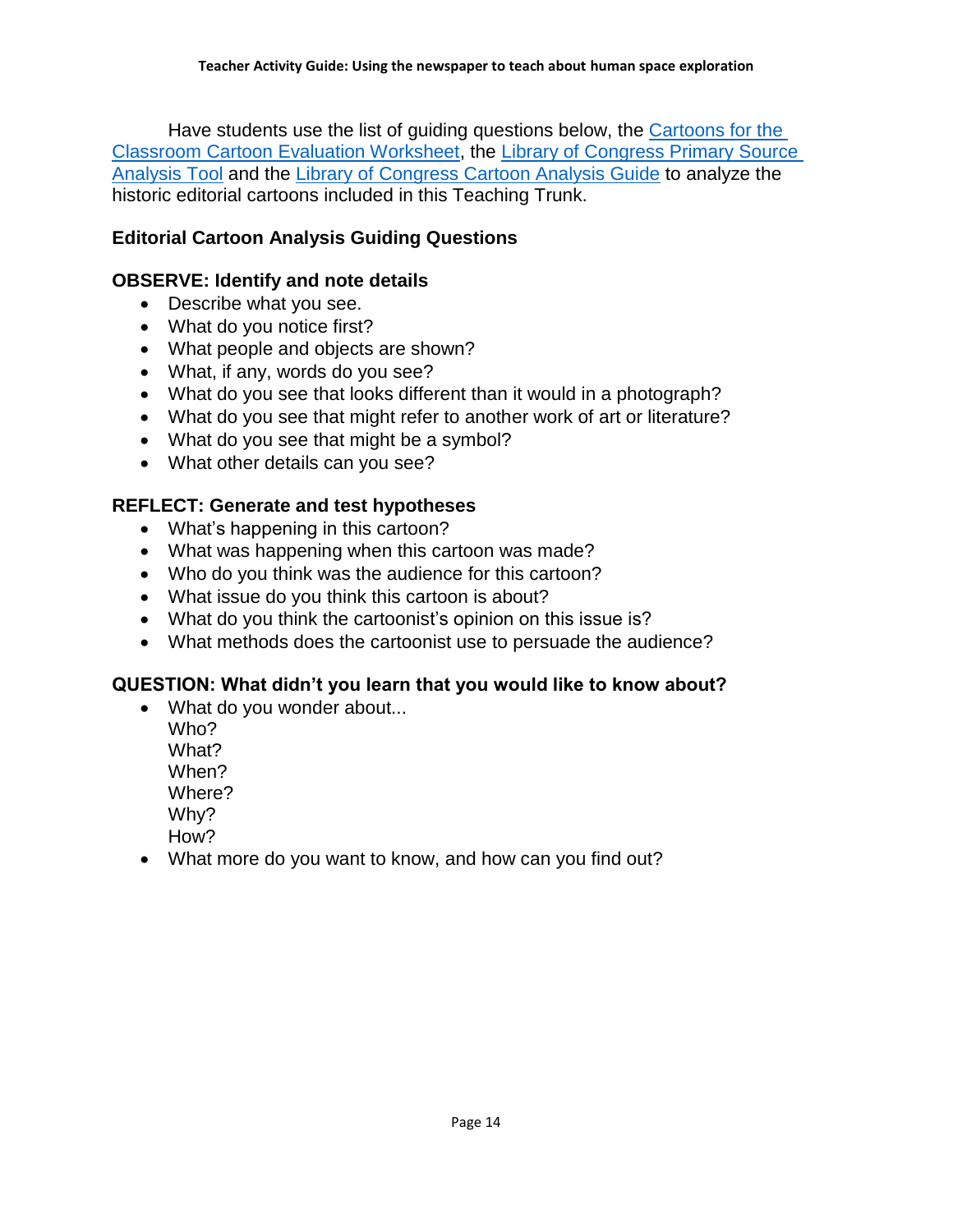## **Identifying Persuasive Techniques**

Cartoonists use a variety of techniques, such as symbolism, exaggeration, labeling, analogy and irony, to communicate ideas and opinions with readers.

Use this [Library of Congress Cartoon Analysis Guide](http://www.loc.gov/teachers/classroommaterials/presentationsandactivities/activities/political-cartoon/cag.html) to identify the persuasive techniques used in the historical editorial cartoons included in this Teaching Trunk.

| <b>Symbolism</b>    | Cartoonists use simple objects, or symbols, to stand for larger<br>concepts or ideas.                                                                                                                                                                                                       |
|---------------------|---------------------------------------------------------------------------------------------------------------------------------------------------------------------------------------------------------------------------------------------------------------------------------------------|
|                     |                                                                                                                                                                                                                                                                                             |
|                     | After you identify the symbols in a cartoon, think about what the<br>cartoonist means each symbol to stand for.                                                                                                                                                                             |
| <b>Exaggeration</b> | Sometimes cartoonists overdo, or exaggerate, the physical<br>characteristics of people or things in order to make a point.                                                                                                                                                                  |
|                     | When you study a cartoon, look for any characteristics that seem<br>overdone or overblown. (Facial characteristics and clothing are<br>some of the most commonly exaggerated characteristics.) Then,<br>try to decide what point the cartoonist was trying to make by<br>exaggerating them. |
| <b>Labeling</b>     | Cartoonists often label objects or people to make it clear exactly<br>what they stand for.                                                                                                                                                                                                  |
|                     | Watch out for the different labels that appear in a cartoon, and ask<br>yourself why the cartoonist chose to label that particular person or<br>object. Does the label make the meaning of the object more clear?                                                                           |
| <b>Analogy</b>      | An analogy is a comparison between two unlike things. By<br>comparing a complex issue or situation with a more familiar one,<br>cartoonists can help their readers see it in a different light.                                                                                             |
|                     | After you've studied a cartoon for a while, try to decide what the<br>cartoon's main analogy is. What two situations does the cartoon<br>compare? Once you understand the main analogy, decide if this<br>comparison makes the cartoonist's point more clear to you.                        |
| <b>Irony</b>        | Irony is the difference between the ways things are and the way<br>things should be, or the way things are expected to be. Cartoonists<br>often use <b>irony</b> to express their opinion on an issue.                                                                                      |
|                     | When you look at a cartoon, see if you can find any irony in the<br>situation the cartoon depicts. If you can, think about what point the<br>irony might be intended to emphasize. Does the irony help the<br>cartoonist express his or her opinion more effectively?                       |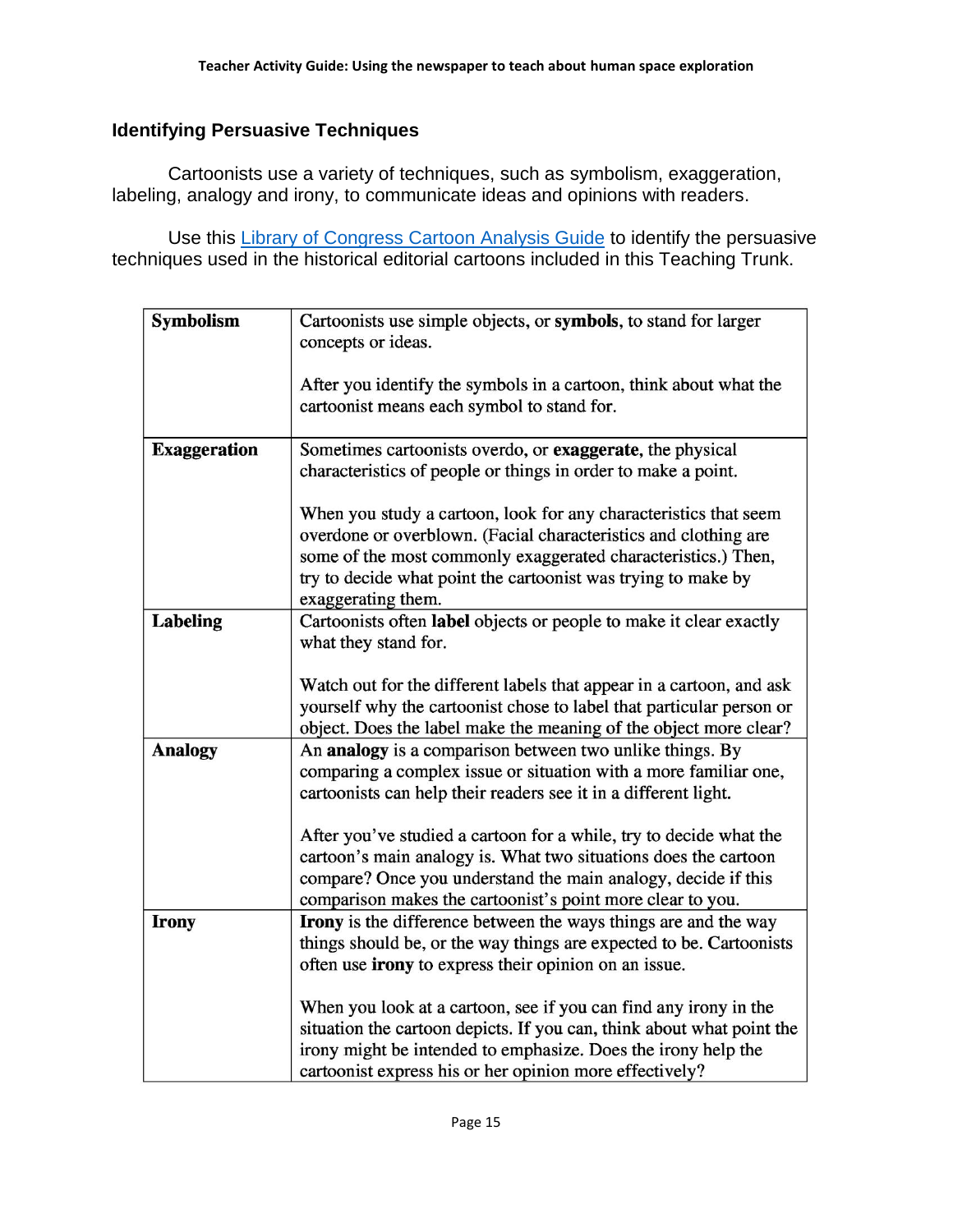Once you've identified the persuasive techniques that the cartoonist used, answer these questions:

- What issue is this political cartoon about?
- What do you think is the cartoonist's opinion on this issue?
- What other opinion can you imagine another person having on this issue?
- Did you find this cartoon persuasive? Why or why not?
- What other techniques could the cartoonist have used to make this cartoon more persuasive?

## **Follow Up Activities**

- Choose one of the historical cartoons included in this Teaching Trunk. Think about the point the cartoonist was trying to make with this cartoon. Were you persuaded? Why or why not?
- Compare two of the historical cartoons included in this Teaching Trunk that are on the same side of an issue. Identify the different methods — such as symbols, allusions or exaggeration — that the two cartoons use to persuade their audience.
- Select one of the historical cartoons included in this Teaching Trunk. Think about the point of view of the cartoonist. Describe or draw how the cartoon might be different if it had been created by a cartoonist with a different point of view.

#### **Florida Standards**

**Language Arts:** LAFS.412.L.1.1; LAFS.412.L.1.2; LAFS.412.L.2.3; LAFS.412.L.3.4; LAFS.412.RI.1.1; LAFS.412.RI.1.2; LAFS.412.RI.1.3; LAFS.412.RI.2.4; LAFS.412.RI.2.412; LAFS.412.RI.2.6; LAFS.412.RI.3.7; LAFS.412.RI.3.8; LAFS.412.RI.3.9; LAFS.412.RI.4.10; LAFS.412.SL.1.1; LAFS.412.SL.1.2; LAFS.412.SL.2.4; LAFS.412.W.1.1; LAFS.412.W.1.2; LAFS.412.W.3.9; LAFS.412.W.3.10 **Social Studies:** SS.412.A.1.2; SS.912.A.1.4

#### **Adapted from:**

"Teacher's Guide Primary Source Set: Political Cartoons and Public Debates," Barat Teaching with Primary Sources Program, Library of Congress, <http://www.loc.gov/teachers/classroommaterials/primarysourcesets/political-cartoons/> "Teacher's Guide: Analyzing Political Cartoons," Library of Congress, [http://www.loc.gov/teachers/usingprimarysources/resources/Analyzing\\_Political\\_Cartoons.pdf](http://www.loc.gov/teachers/usingprimarysources/resources/Analyzing_Political_Cartoons.pdf) "The Opper Project," Ohio State University,<https://hti.osu.edu/opper>

#### **Resources:**

Library of Congress Primary Source Analysis Tool, [http://www.loc.gov/teachers/usingprimarysources/resources/Primary\\_Source\\_Analysis\\_Tool.pdf](http://www.loc.gov/teachers/usingprimarysources/resources/Primary_Source_Analysis_Tool.pdf)

Cartoons for the Classroom Cartoon Evaluation Worksheet,<https://nieonline.com/cftc/pdfs/eval.pdf>

Library of Congress Cartoon Analysis Guide,

[http://www.loc.gov/teachers/classroommaterials/presentationsandactivities/activities/political-cartoon/cag.](http://www.loc.gov/teachers/classroommaterials/presentationsandactivities/activities/political-cartoon/cag.html) [html](http://www.loc.gov/teachers/classroommaterials/presentationsandactivities/activities/political-cartoon/cag.html)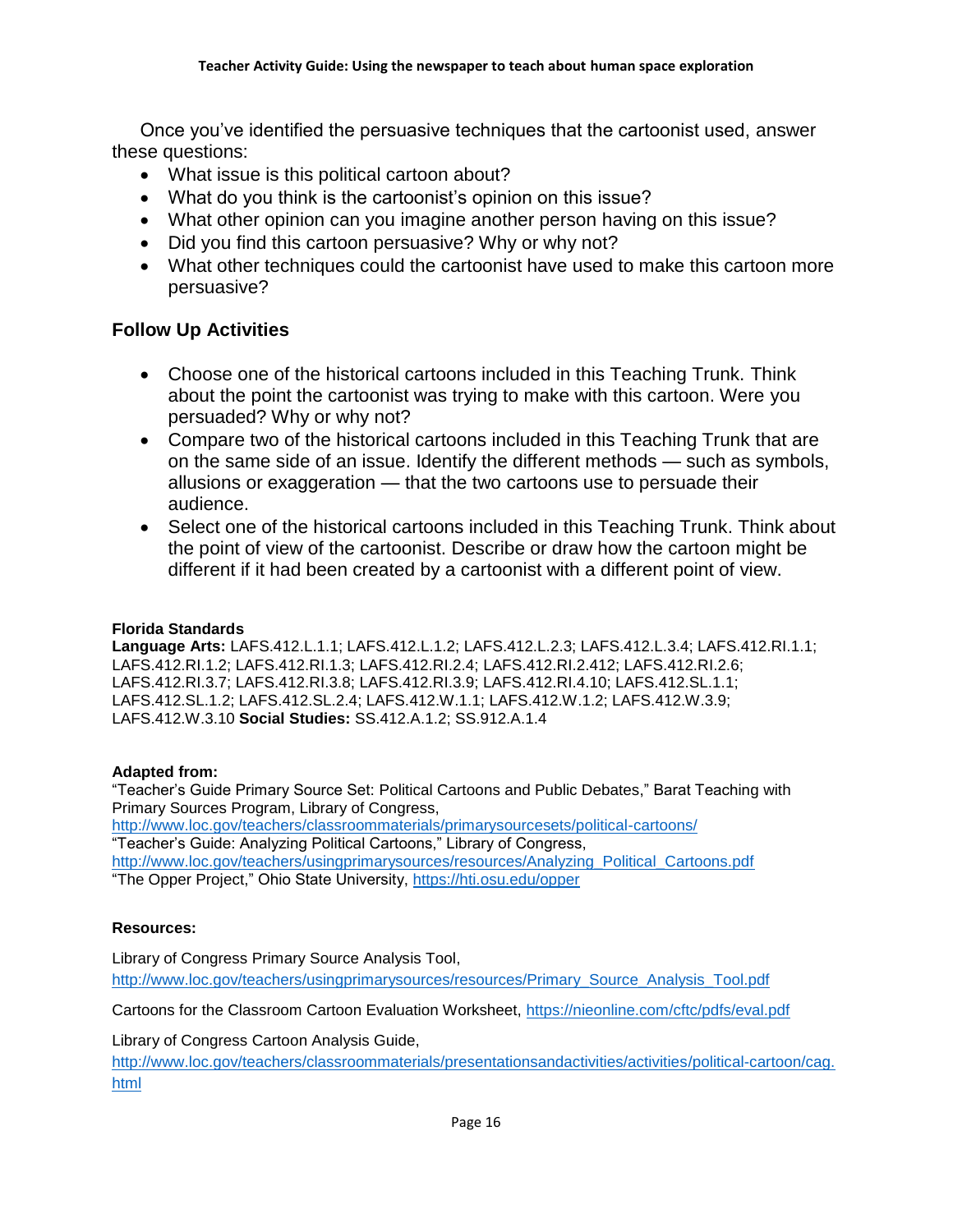## <span id="page-16-0"></span>**Activity 5 Analyzing Photographs and Images**

According to the Library of Congress:

"The first photograph published in an American newspaper – actually a photomechanical reproduction of a photograph – appeared in the *Daily Graphic* on March 4, 1880. Before that time it was common practice for American editors to enlist artists to sketch and report on news events, from steamboat explosions to the battles of the Civil War. It was not until 1919, with the launching of New York's *Illustrated Daily News*, that American newspapers began to feature photographs routinely."

Photographs document historic events. But more than that, they tell a story.

Have students use the list of guiding questions below and the Library of [Congress Primary Source Analysis Tool](http://www.loc.gov/teachers/usingprimarysources/resources/Primary_Source_Analysis_Tool.pdf) to analyze the historic photographs and images included in this Teaching Trunk.

## **Photograph Analysis Guiding Questions**

## **OBSERVE: Identify and note details**

- Describe what you see.
- What do you notice first?
- What people and objects are shown?
- How are they arranged?
- What is the physical setting?
- What, if any, words do you see?
- What other details can you see?

## **REFLECT: Generate and test hypotheses**

- Why do you think this image was made?
- What's happening in the image?
- When do you think it was made?
- Who do you think was the audience for this image?
- What tools were used to create this?
- What can you learn from examining this image?
- If someone made this today, what would be different?
- What would be the same?

## **QUESTION: What didn't you learn that you would like to know about?**

• What do you wonder about... Who? What? When?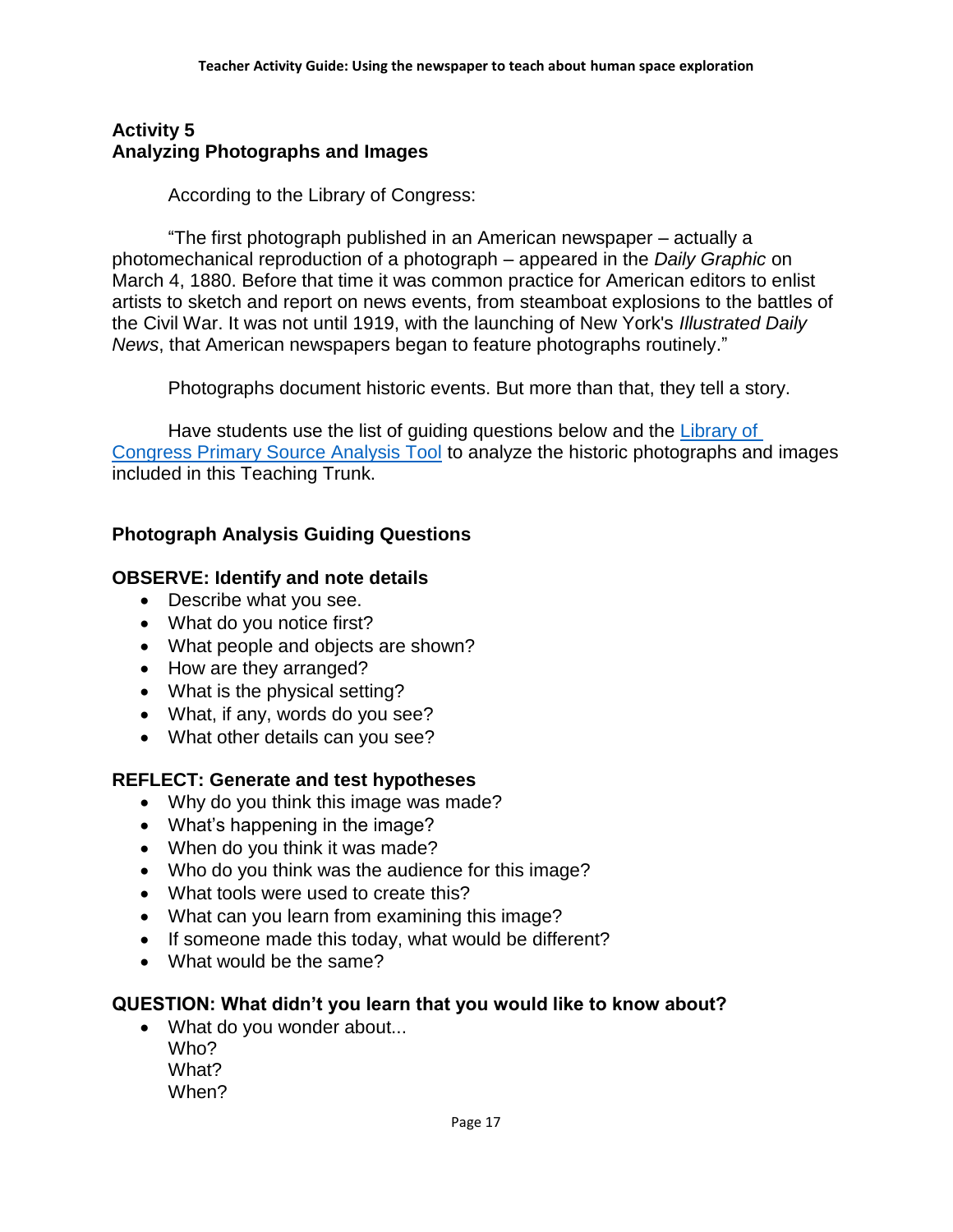Where? Why? How?

What more do you want to know, and how can you find out?

## **Follow Up Activities**

- Select one of the historic photographs and images included in this Teaching Trunk and write a caption for it.
- Select one of the historic photographs and images included in this Teaching Trunk. Predict what will happen one minute after the scene shown in the image. One hour after? Explain the reasoning behind your predictions.

## **Extension Activity – Blue Marble**

In 1959, the U.S. satellite Explorer VI took the [first photographic image of the](https://upload.wikimedia.org/wikipedia/commons/f/fd/First_satellite_photo_-_Explorer_VI.jpg)  [planet Earth from space](https://upload.wikimedia.org/wikipedia/commons/f/fd/First_satellite_photo_-_Explorer_VI.jpg) while passing over the Central Pacific Ocean.

In 1972, the astronauts of Apollo 17 took the [first photograph of the whole round](https://www.nasa.gov/sites/default/files/images/135918main_bm1_high.jpg)  [Earth](https://www.nasa.gov/sites/default/files/images/135918main_bm1_high.jpg) and the only one ever captured by a human being from space, known as the "The Blue Marble Shot."

In 2012, 2.5 terabytes of data from 312 orbits of the Suomi National Polar-orbiting Partnership (Suomi NPP) satellite was mapped over existing Blue Marble imagery of Earth to provide a [realistic composite of Earth's city lights.](https://images-assets.nasa.gov/image/GSFC_20171208_Archive_e001588/GSFC_20171208_Archive_e001588~orig.jpg)

Using the Photograph Analysis Guiding Questions above, compare these three images of Earth.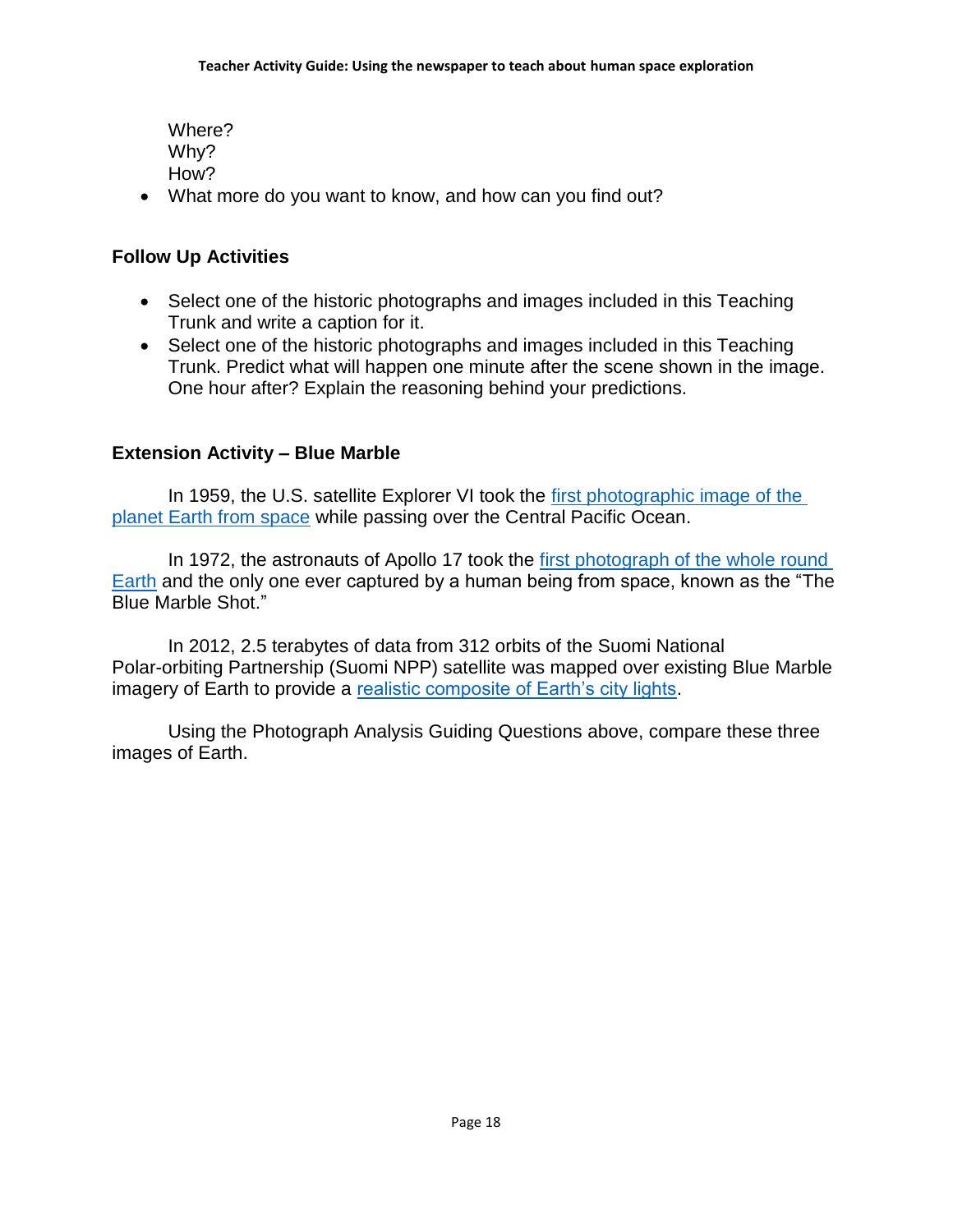#### **Florida Standards:**

**Language Arts:** LAFS.412.L.1.1; LAFS.412.L.1.2; LAFS.412.L.2.3; LAFS.412.L.3.4; LAFS.412.RI.1.1; LAFS.412.RI.1.2; LAFS.412.RI.1.3; LAFS.412.RI.2.4; LAFS.412.RI.2.412; LAFS.412.RI.2.6; LAFS.412.RI.3.7; LAFS.412.RI.3.8; LAFS.412.RI.3.9; LAFS.412.RI.4.10; LAFS.412.SL.1.1; LAFS.412.SL.1.2; LAFS.412.SL.2.4; LAFS.412.W.1.1; LAFS.412.W.1.2; LAFS.412.W.3.9; LAFS.412.W.3.10 **Social Studies:** SS.412.A.1.2; SS.912.A.1.4 **Science:** SC.8.E.5.10; SC.912.E.5.7

#### **Adapted from:**

"Teacher's Guide: Analyzing Photographs & Prints," Library of Congress,

[http://www.loc.gov/teachers/usingprimarysources/resources/Analyzing\\_Photographs\\_and\\_Prints.pdf](http://www.loc.gov/teachers/usingprimarysources/resources/Analyzing_Photographs_and_Prints.pdf) "The first picture of Earth was taken by the U.S. satellite Explorer VI in 1959," ReadWriteThink, <http://www.readwritethink.org/classroom-resources/calendar-activities/first-picture-earth-taken-20275.html>

#### **Resources:**

Library of Congress Primary Source Analysis Tool, [http://www.loc.gov/teachers/usingprimarysources/resources/Primary\\_Source\\_Analysis\\_Tool.pdf.](http://www.loc.gov/teachers/usingprimarysources/resources/Primary_Source_Analysis_Tool.pdf) Explorer VI photograph of Earth, [https://upload.wikimedia.org/wikipedia/commons/f/fd/First\\_satellite\\_photo\\_-\\_Explorer\\_VI.jpg](https://upload.wikimedia.org/wikipedia/commons/f/fd/First_satellite_photo_-_Explorer_VI.jpg) Apollo 17 "The Blue Marble Shot," [https://www.nasa.gov/sites/default/files/images/135918main\\_bm1\\_high.jpg](https://www.nasa.gov/sites/default/files/images/135918main_bm1_high.jpg) Suomi NPP satellite Black Marble, [https://images-assets.nasa.gov/image/GSFC\\_20171208\\_Archive\\_e001588/GSFC\\_20171208\\_Archive\\_e](https://images-assets.nasa.gov/image/GSFC_20171208_Archive_e001588/GSFC_20171208_Archive_e001588~orig.jpg) [001588~orig.jpg](https://images-assets.nasa.gov/image/GSFC_20171208_Archive_e001588/GSFC_20171208_Archive_e001588~orig.jpg)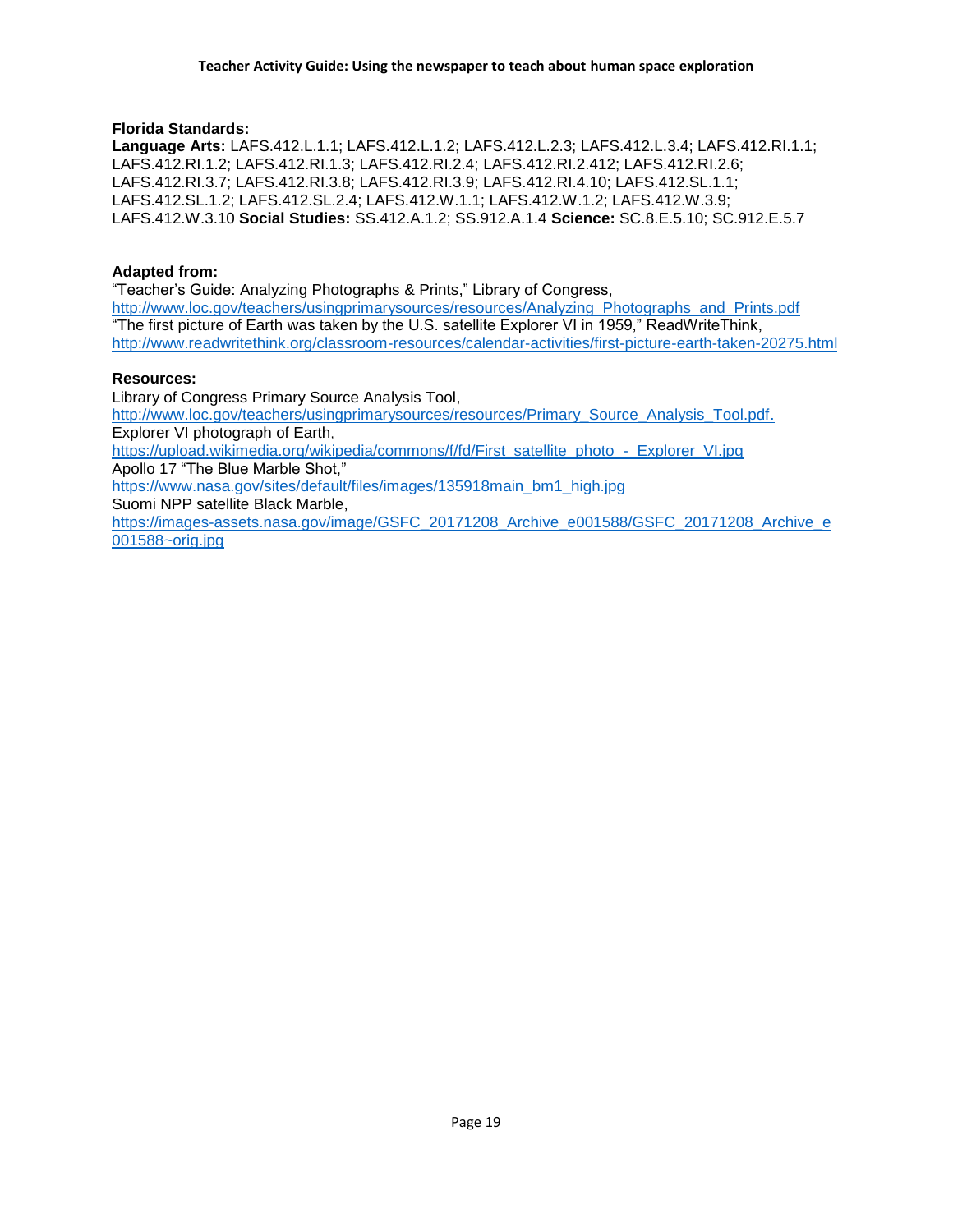## <span id="page-19-0"></span>**Activity 6 Analyzing Maps**

Maps are as old as language. Mapmakers use images and lines that convey important information and can sometimes tell stories. Maps can be simple illustrations, or they can be high tech: from GPS to street map views in real time.

Have students use the list of guiding questions below and the Library of [Congress Primary Source Analysis Tool](http://www.loc.gov/teachers/usingprimarysources/resources/Primary_Source_Analysis_Tool.pdf) to analyze the historic maps included in this Teaching Trunk.

## **Map Analysis Guiding Questions**

## **OBSERVE: Identify and note details**

- Describe what you see
- What do you notice first?
- What size and shape is the map?
- What graphical elements do you see?
- What on the map looks strange or unfamiliar?
- Describe anything that looks like it does not belong on a map
- What place or places does the map show?
- What, if any, words do you see?

## **REFLECT: Generate and test hypotheses**

- Why do you think this map was made?
- Who do you think the audience was for this map?
- How do you think this map was made?
- How does it compare to current maps of this place?
- What does this map tell you about what the people who made it knew and what they didn't?
- If this map was made today, what would be different?
- What would be the same?

## **QUESTION: What didn't you learn that you would like to know about?**

- What do you wonder about...
	- Who? What? When? Where? Why? How?
- What more do you want to know, and how can you find out?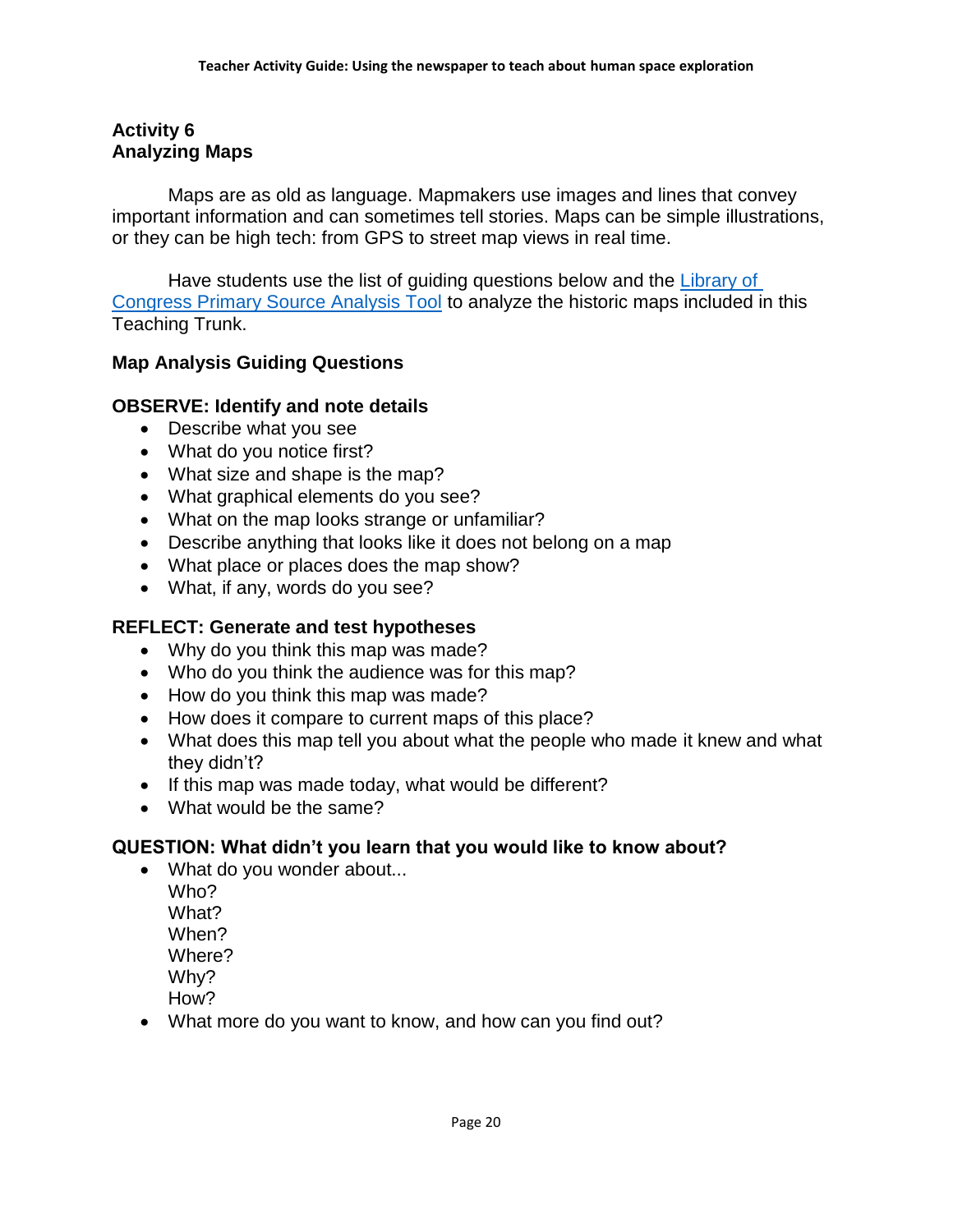## **Follow Up Activities**

- Choose one of the historical maps included in this Teaching Trunk and write a brief description of the map in your own words.
- Choose one of the historical maps included in this Teaching Trunk. Use the Internet to search for at least one additional map of the same location from a different time period. Compile a list of changes over time and other differences and similarities between the maps.

#### **Florida Standards:**

**Language Arts:** LAFS.412.L.1.1; LAFS.412.L.1.2; LAFS.412.L.2.3; LAFS.412.L.3.4; LAFS.412.RI.1.1; LAFS.412.RI.1.2; LAFS.412.RI.1.3; LAFS.412.RI.2.4; LAFS.412.RI.2.412; LAFS.412.RI.2.6; LAFS.412.RI.3.7; LAFS.412.RI.3.8; LAFS.412.RI.3.9; LAFS.412.RI.4.10; LAFS.412.SL.1.1; LAFS.412.SL.1.2; LAFS.412.SL.2.4; LAFS.412.W.1.1; LAFS.412.W.1.2; LAFS.412.W.3.9; LAFS.412.W.3.10 **Social Studies:** SS.412.A.1.2; SS.912.A.1.4**:** SS.912.H.2.3

#### **Adapted from:**

"Teacher's Guide: Analyzing Maps," Library of Congress, [http://www.loc.gov/teachers/usingprimarysources/resources/Analyzing\\_Maps.pdf](http://www.loc.gov/teachers/usingprimarysources/resources/Analyzing_Maps.pdf)

#### **Resources:**

Library of Congress Primary Source Analysis Tool, [http://www.loc.gov/teachers/usingprimarysources/resources/Primary\\_Source\\_Analysis\\_Tool.pdf.](http://www.loc.gov/teachers/usingprimarysources/resources/Primary_Source_Analysis_Tool.pdf)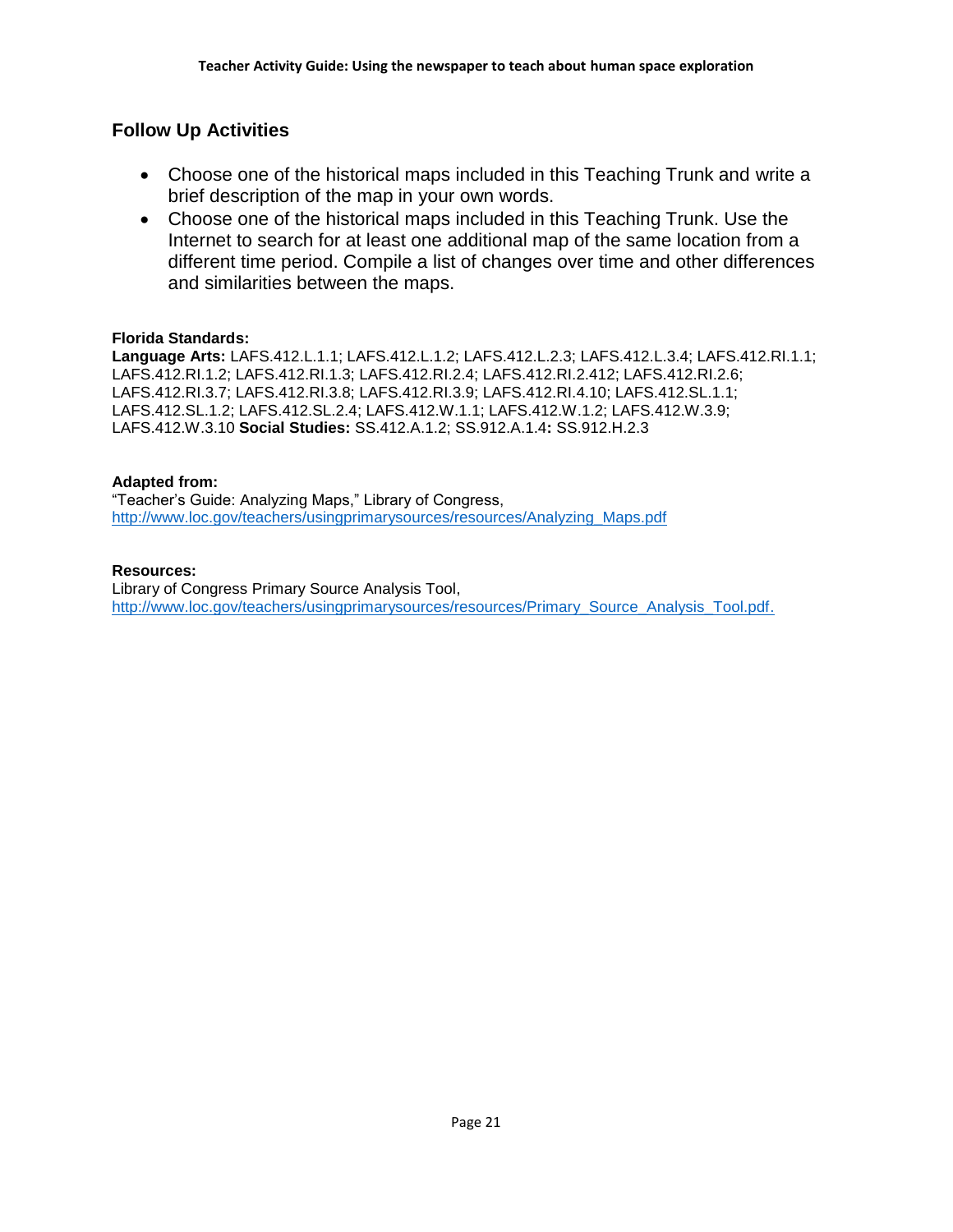## <span id="page-21-0"></span>**Activity 7 Exploring the Economics of Space Exploration**

The Soviet Union launched Sputnik I, the first man-made satellite, into space in 1957. Americans watched the Soviet satellite beeping and blinking across the American night sky. Sputnik I weighed only 184 pounds and could do little more than beep, but many people worried that this meant the United States was losing the race to develop space technology.

Pressure exploded from United States politicians and the American public demanding that the country catch up and increase investment in rocket technology and aeronautics.

Then-Senate Majority Leader Lyndon Johnson used his influence to push the Aeronautics and Space Act through Congress the following year. President Dwight D. Eisenhower used the authority granted by this act to establish the National Aeronautics and Space Administration (NASA) on Oct. 1, 1958. When John F. Kennedy took office as President in 1961, he committed the United States to the goal of landing a human on the moon.

Cape Canaveral, Florida, was geographically very well suited to become America's spaceport. It was a sparsely populated strip of flat land facing the ocean. Railroads and ships could bring in the materials to build the launch pad and space station. The Caribbean islands were near enough for monitoring and communication stations.

NASA established a new space launch center on Brevard County's Cape Canaveral in 1962, which had been used as a missile testing center. The next year, President Lyndon B. Johnson renamed the center in honor of the recently assassinated John F. Kennedy, calling it the Kennedy Space Center. Cape Canaveral was also known as Cape Kennedy from 1963 to 1973.

The Space Age changed Florida forever. Thousands of new workers moved to the state and transformed Cape Canaveral into a hub of aeronautics, electronics design and manufacturing.

Cities near the Cape, such as Titusville, Cocoa, Melbourne and Orlando, grew rapidly in population. Factories manufacturing crucial products for the space programs emerged all over the state. Space exploration and related industries pumped billions of dollars of federal funding into Florida's economy.

The National Defense Education Act of 1958 provided federal funding for education, especially in mathematics, science, engineering and modern foreign languages. New science and math programs were created, and existing programs were strengthened, as money poured in to educate Floridians to work in the space industry.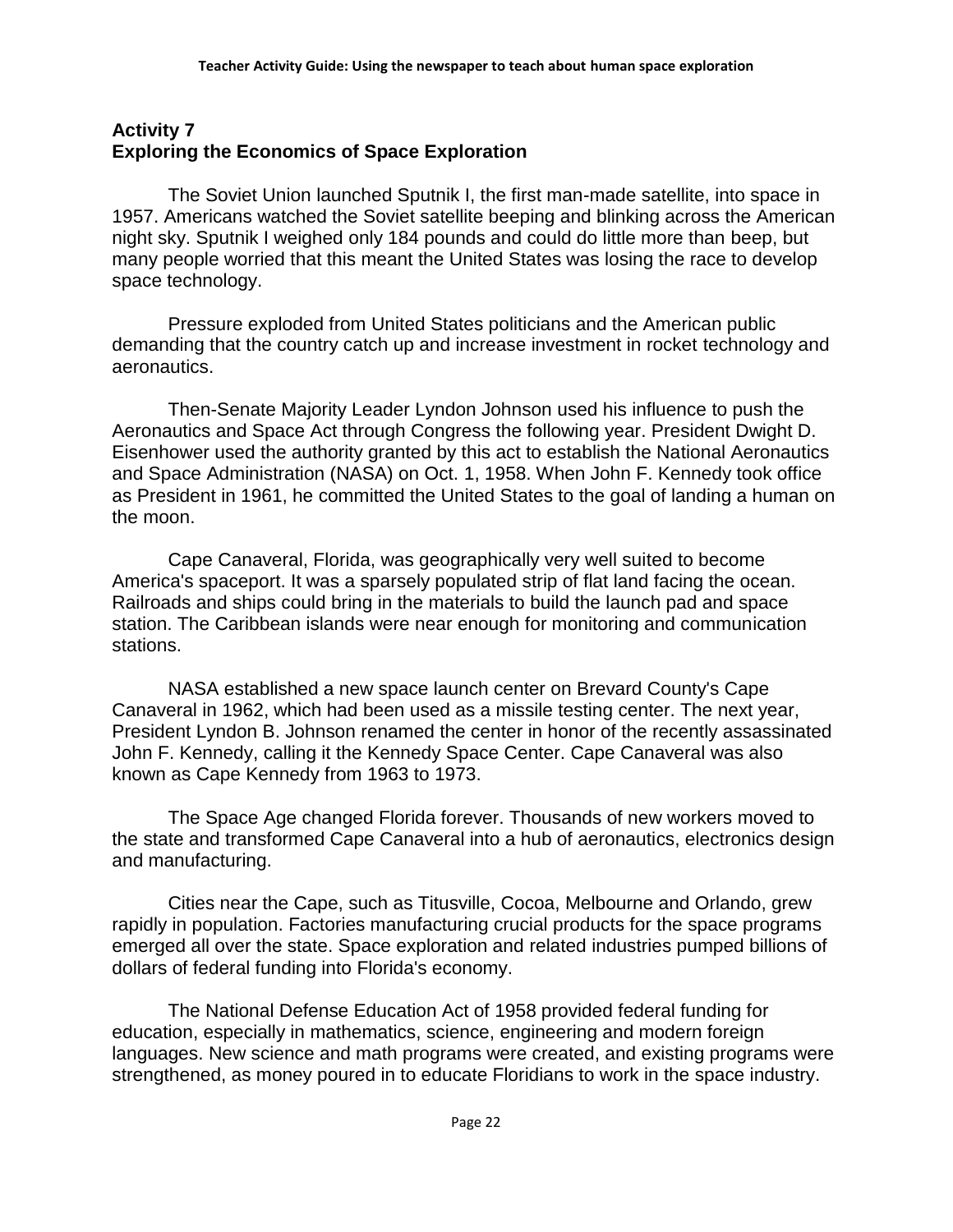Space became an integral part of Florida's culture. Communities near Cape Canaveral promoted Florida's "Space Coast" as a new and exciting destination for tourists. Motels, restaurants and even housing developments adopted space-related themes to capture the interest of visitors and potential new residents. Developers and chambers of commerce emphasized Florida's role in the space industry to attract new people and new businesses to their communities.

An entire generation of space-industry workers retired in the Space Coast area. Other initiatives, such as environmental services, including the development of solar energy technology, attracted even more skilled workers to the Space Coast. After five decades of space age development, Florida remains one of the nation's centers for technology and manufacturing industries and still serves as the home of one of the world's most significant spaceports.

In this activity, students will analyze the impact of the space industry on Florida's economy.

Introduce the film **Florida: Moonport USA**. Before watching the film, review with students what they already know about NASA and the space program in Florida. Ask students:

- What do you think the film will be about?
- What are some activities that you expect to see?
- Who are some people you might expect to see? After viewing the film, have students analyze the film using the **Florida: Moonport** [USA film analysis worksheet.](https://www.floridamemory.com/fpc/memory/onlineclassroom/nasa/lessonplans/worksheets/MoonportUSA-Film-Analysis-Worksheet4.pdf)

Next, conduct an in-class discussion of what students learned during the film analysis. Have students refer to details and examples in the film, drawing inferences.

- According to the film, how did NASA and the space program influence Florida's economy, growth and culture?
- To whom do you think the creators of this film wanted to communicate?
- What does this film tell you about life in Florida at the time it was made?
- How has aerospace research and space exploration development in Florida improved our quality of life?
- Should the United States government continue to fund aerospace research and space exploration?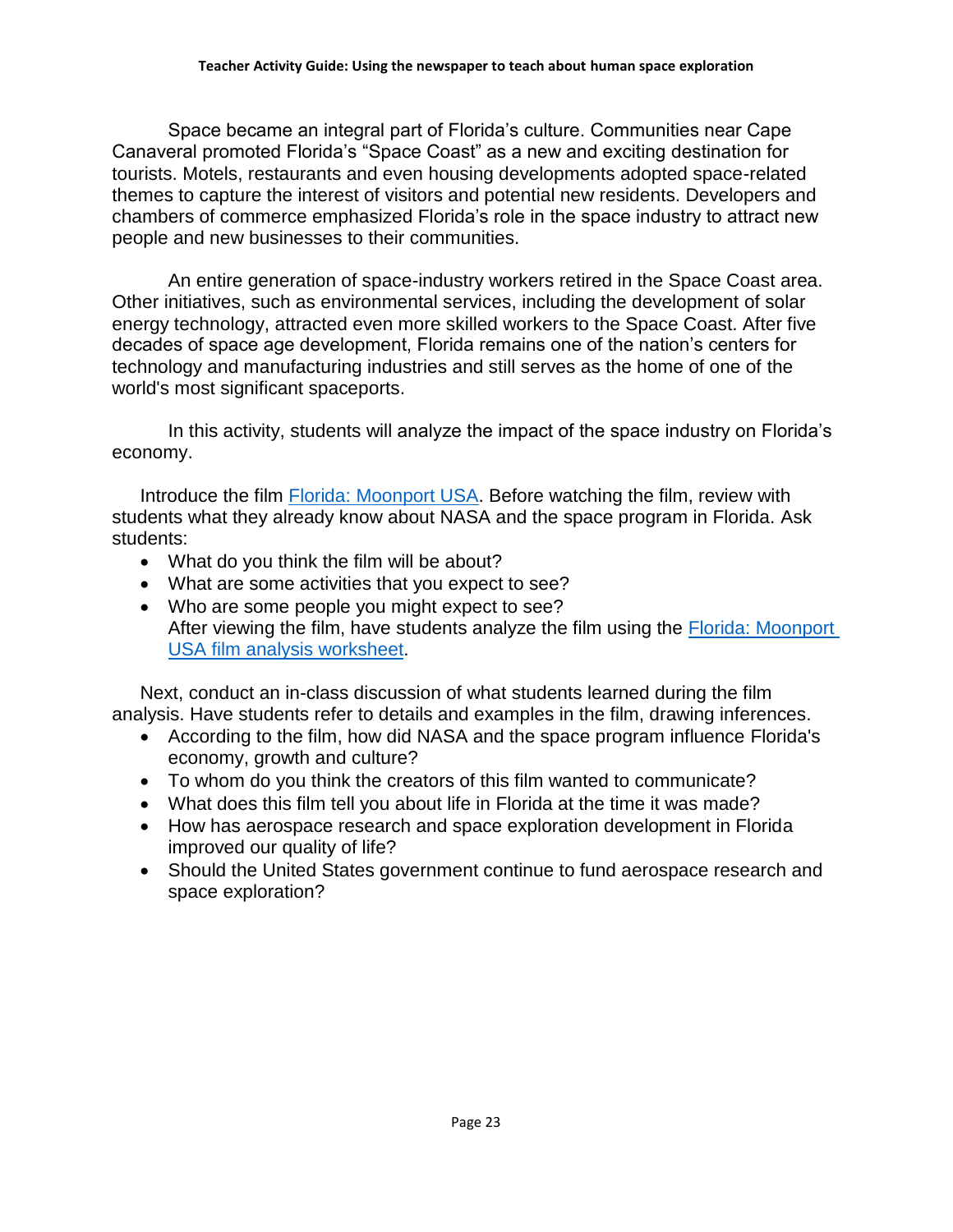## **Extension Activity: Spinoffs – Space in your life**

Every day, we interact with technology that was invented or improved by the space program. Spinoffs – industrial or consumer uses of technology invented by NASA – have had a huge economic impact on Florida and the U.S.

Read the [NASA 2018 Spinoff brochure](https://spinoff.nasa.gov/Spinoff2018/pdf/2018_Brochure_web.pdf) and watch the short YouTube video [Actor](https://youtu.be/RL6zfowq2Xc)  [Wil Wheaton On How NASA Space Spinoffs Are Changing Life Here On Earth.](https://youtu.be/RL6zfowq2Xc)

Choose one of the spinoff products featured in these resources. Using the *[Tampa Bay Times](https://tampabaytimes-fl.newsmemory.com/nie.php)* e-Edition, [NASA's Spinoff website](https://spinoff.nasa.gov/) and the Internet, research the economic impact of this technology. Consider both positive (such as business startups or improvements to human life and safety) and negative (such as job losses or increased pollution) economic consequences.

## **Extension Activity: How much is space exploration worth?**

Have students use the list of guiding questions, the [Cartoons for the Classroom](https://nieonline.com/cftc/pdfs/eval.pdf)  [Cartoon Evaluation Worksheet,](https://nieonline.com/cftc/pdfs/eval.pdf) the [Library of Congress Primary Source Analysis Tool](http://www.loc.gov/teachers/usingprimarysources/resources/Primary_Source_Analysis_Tool.pdf) and the [Library of Congress Cartoon Analysis Guide](http://www.loc.gov/teachers/classroommaterials/presentationsandactivities/activities/political-cartoon/cag.html) from Activity 4 to analyze the following editorial cartoons:

- "American Know-How," Hugh Haynie, *Courier-Journal*, 1969
- "Giant Leap Small Steps," Jeff Parker, *Florida Today*, 1994
- "To boldly go," Mike Luckovich, *Atlanta Journal-Constitution*, 2006
- "A lot further away," Jeff Parker, *Florida Today*, 2009

## **Extension Activity: How much is space exploration worth?**

Have students use the list of guiding questions from Activity 1 to analyze the following newspaper articles:

- "Space business an economic engine for Florida," *South Florida Sun Sentinel*, 2017
- "To Infinity and Beyond?: More wasteful spending at NASA," *U.S. News and World Report*, 2013
- "The Real Cost Of NASA Missions," *Popular Science*, 2015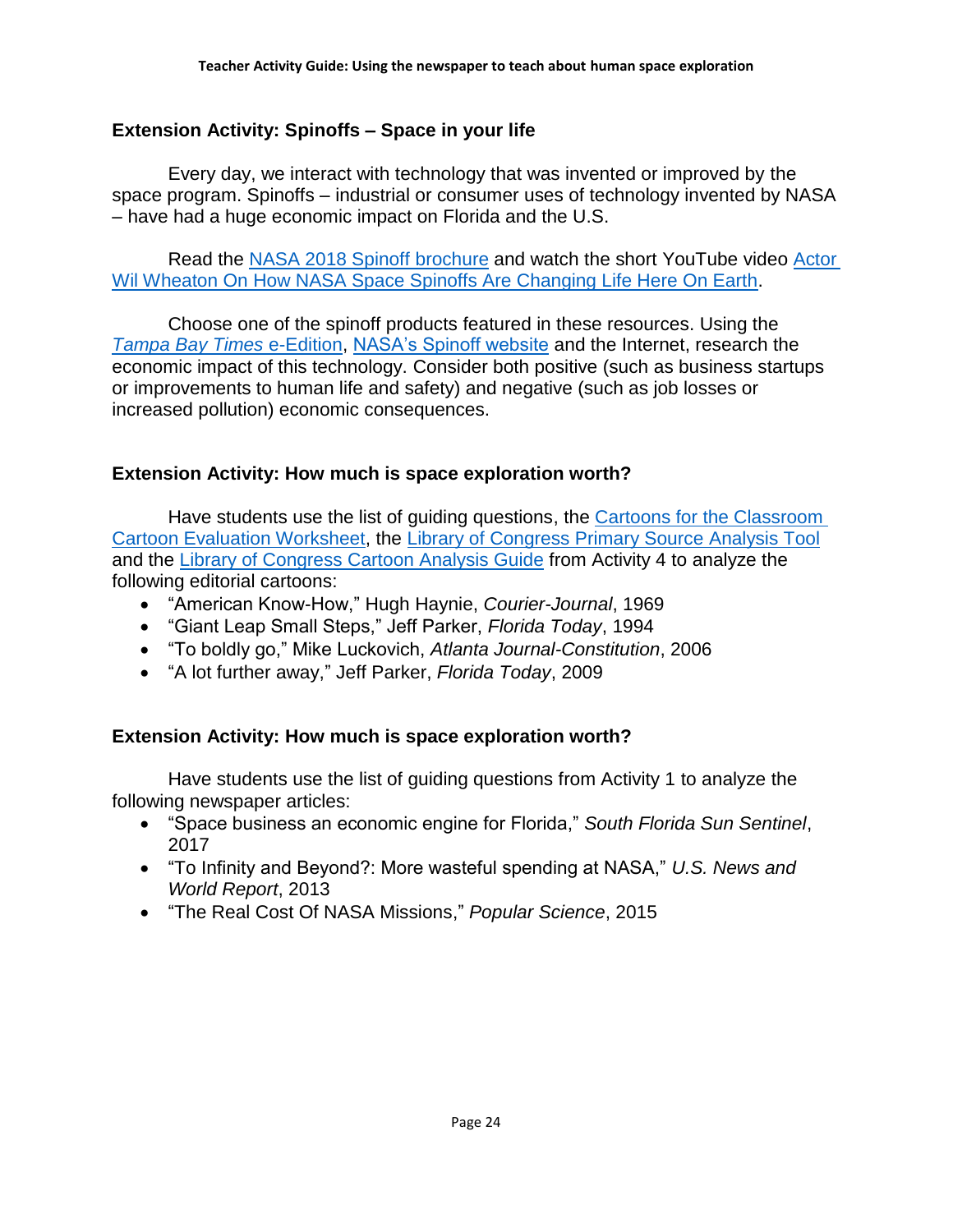## **Extension Activity: Does the U.S. need a Space Force?**

Have students use the [Cartoons for the Classroom Cartoon Evaluation](https://nieonline.com/cftc/pdfs/eval.pdf)  [Worksheet](https://nieonline.com/cftc/pdfs/eval.pdf) from Activity 4 to analyze the following historic editorial cartoons included in this Teaching Trunk:

- "To infinity and beyond," Bruce Plante, *Tulsa World* / Courtesy of AAEC, 2018
- "Who's going to pay for that?", Ed Gamble / Courtesy of AAEC, 2018

Consider the following questions:

- What do these cartoons say about plans to create a new military branch Space Force – by 2020?
- For now, defense officials can only say it will cost "billions" to set up Space Force. How fast is the U.S. budget deficit growing? What are our biggest expenses?
- What would a Space Force do and who has been performing those duties? Has anything changed to require a new military branch?
- Why do we need a separate Army, Navy, Marines, Air Force and Coast Guard? Do these forces' activities ever overlap? Do they fight each other for tax money?

#### **Florida Standards:**

**Language Arts:** LAFS.412.L.1.1; LAFS.412.L.1.2; LAFS.412.L.2.3; LAFS.412.L.3.4; LAFS.412.RI.1.1; LAFS.412.RI.1.2; LAFS.412.RI.1.3; LAFS.412.RI.2.4; LAFS.412.RI.2.412; LAFS.412.RI.2.6; LAFS.412.RI.3.7; LAFS.412.RI.3.8; LAFS.412.RI.3.9; LAFS.412.RI.4.10; LAFS.412.SL.1.1; LAFS.412.SL.1.2; LAFS.412.SL.2.4; LAFS.412.W.1.1; LAFS.412.W.1.2; LAFS.412.W.3.9; LAFS.412.W.3.10 **Social Studies:** SS.412.A.1.2; SS.4.A.8.3; SS.912.A.1.4; SS.912.W.2.15 **Science:** SC.4.E.5.5; SC.8.E.5.12; SC.912.E.5.9; SS.912.H.2.3

#### **Adapted from:**

"NASA and the Space Program Change Florida," Florida Memory, State Library & Archives of Florida, <https://www.floridamemory.com/onlineclassroom/nasa/lessonplans/912thgrade/moonport/>

#### **Resources:**

*Florida: Moonport USA* film,<https://www.floridamemory.com/onlineclassroom/nasa/documents/moonport/> *Florida: Moonport USA* film analysis worksheet,

[https://www.floridamemory.com/fpc/memory/onlineclassroom/nasa/lessonplans/worksheets/MoonportUS](https://www.floridamemory.com/fpc/memory/onlineclassroom/nasa/lessonplans/worksheets/MoonportUSA-Film-Analysis-Worksheet4.pdf) [A-Film-Analysis-Worksheet4.pdf](https://www.floridamemory.com/fpc/memory/onlineclassroom/nasa/lessonplans/worksheets/MoonportUSA-Film-Analysis-Worksheet4.pdf)

*NASA 2018 Spinoff Brochure,* [https://spinoff.nasa.gov/Spinoff2018/pdf/2018\\_Brochure\\_web.pdf](https://spinoff.nasa.gov/Spinoff2018/pdf/2018_Brochure_web.pdf) *Actor Wil Wheaton On How NASA Space Spinoffs Are Changing Life Here On Earth*,

<https://www.youtube.com/watch?v=RL6zfowq2Xc>

NASA Spinoff website,<https://spinoff.nasa.gov/>

*Tampa Bay Times* e-Edition,<https://tampabaytimes-fl.newsmemory.com/nie.php>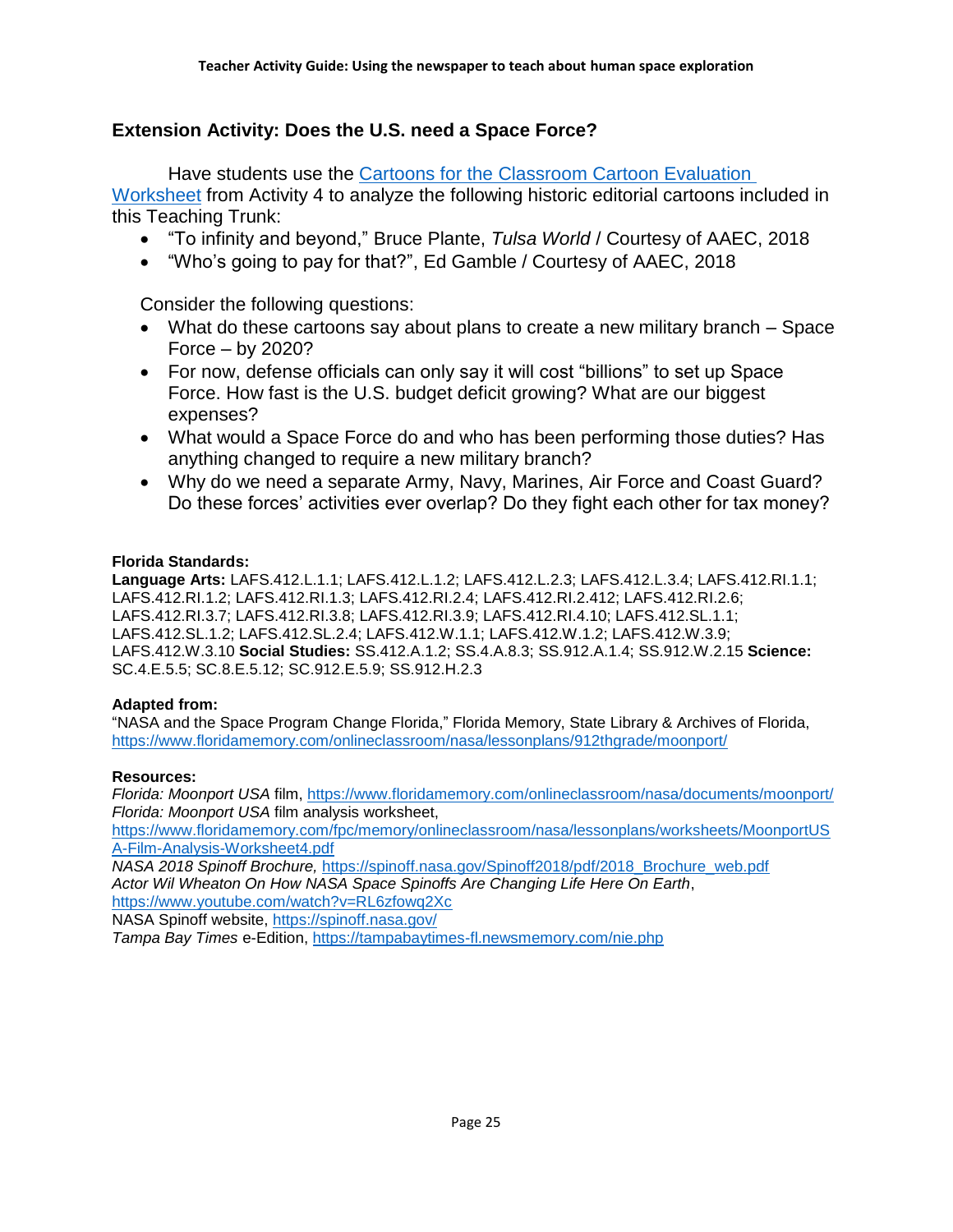## <span id="page-25-0"></span>**Activity 8 Exploring the Ethics of Space Exploration**

Science plays an increasingly important role in our lives. Science stories today involve more than news of the latest invention or medical advance. Every science issue has implications on many levels: personal, social, economic, political and ethical.

Advances in communication technology, for example, may increase connectivity but may also raise questions of privacy rights. Stem cell research may hold the answers to devastating medical conditions, but it raises ethical and moral questions as well.

Space exploration raises many ethical issues. For example, the increasing population of "space junk," or debris from space missions, increases the potential danger to space vehicles from all nations; while the landing of humans and uncrewed vehicles on the Moon and other planets risks contaminating those environments with microbes from Earth.

One of the most difficult ethical considerations of space exploration involves the risks to the humans involved in crewed missions.

As with terrestrial air travel, where the most dangerous periods are takeoff and landing, the most dangerous periods of space travel are liftoff and re-entry.

The first manned Apollo mission, scheduled for launch on 21 Feb. 21, 1967, was put on hold by the death of the crew in a launch pad fire during a practice session. The crew of Space Shuttle Challenger's tenth mission, STS-51L, was lost during takeoff. The crew of Space Shuttle Columbia 28th mission, STS-107, was lost during re-entry.

But even after having made it to space, astronauts are not out of danger. Instead, they are exposed to other risks which may prove just as dangerous.

Space is a hostile – and, without protection, lethal – environment for humans. The temperatures in Earth orbit range from a low of -200 degrees F to a high of 250 degrees F. Microgravity causes high blood pressure, muscle atrophy and bone loss. Astronauts living on the International Space Station are exposed to 80 times the radiation of humans on Earth and have experienced permanent vision loss after returning to Earth.

A recent study has shown that Apollo astronauts, the only astronauts subjected to the radiation of deep space, die of cardiovascular diseases four or five times more often than the rest of the astronaut corps.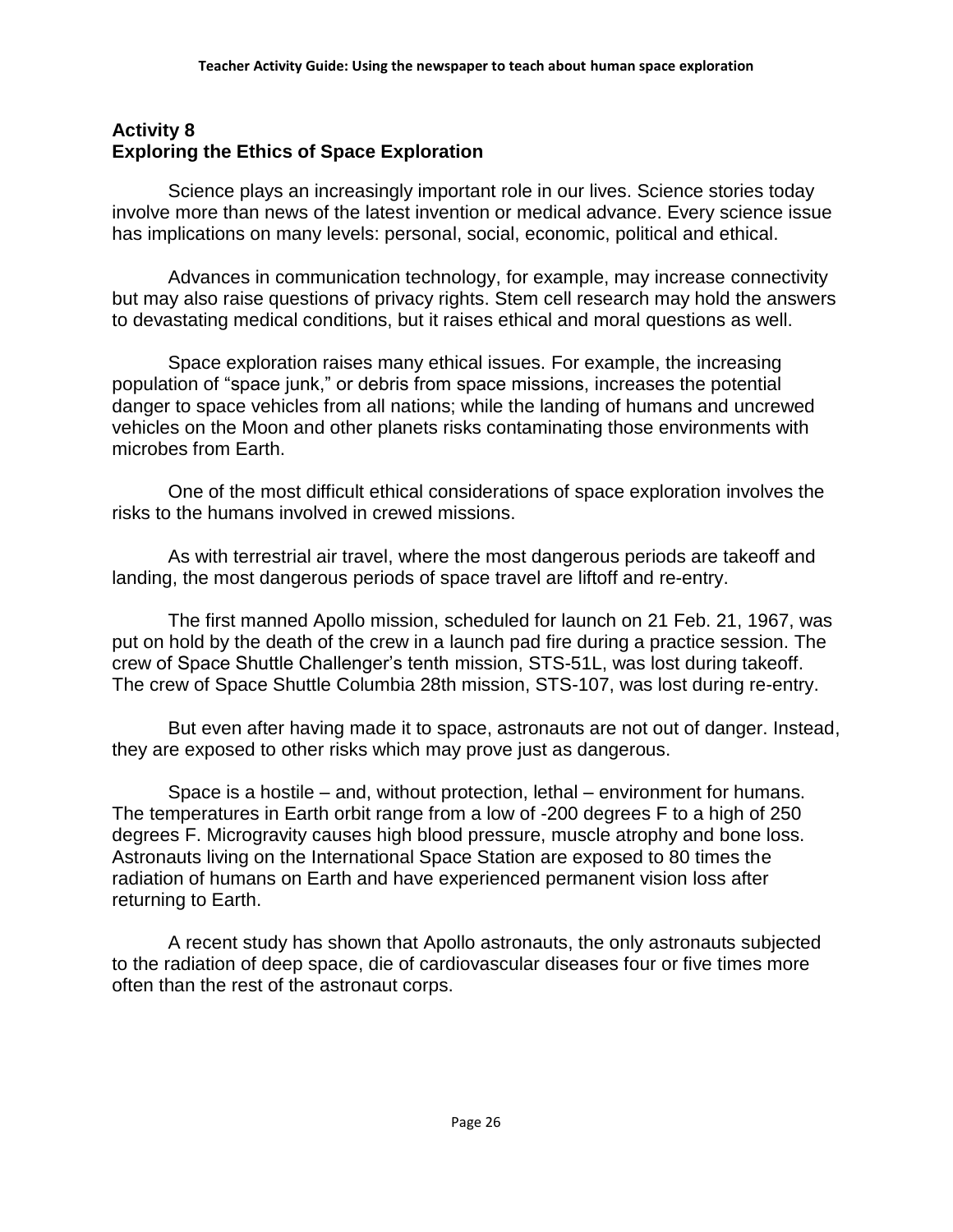Have students read the newspaper article "Study is first on deaths of Apollo crew" from the July 31, 2016 edition of *Florida Today*.

Next, have students watch the video "Apollo Astronauts' Health Issues Reveal a Hurdle to Deep-Space Travel" at [https://nieonline.com/tbtimes/videooftheweek.cfm?id=322.](https://nieonline.com/tbtimes/videooftheweek.cfm?id=322)

In small groups, have students use the document ["Gravity, Who Needs It? NASA](https://www.nasa.gov/hrp/bodyinspace)  [Studies Your Body in Space"](https://www.nasa.gov/hrp/bodyinspace) and NASA's website at<https://www.nasa.gov/> to research the following questions:

- What creates Earth's magnetic field?
- How does the magnetic field protect life on Earth from excess radiation?
- How could large solar flares threaten astronauts outside the Earth's protective magnetosphere?
- Are commercial and military pilots exposed to more radiation than earthbound workers?

Next, have each group write an editorial for or against human space exploration, using the editorials in the *Tampa Bay Times* as models. Groups should use the evidence they gathered during their research to back up their argument. Address questions such as:

- Are human beings just too fragile for deep space exploration?
- Should we rely on unmanned vehicles to explore the solar system and beyond?
- Could we ever build viable space colonies on the moon, Mars or elsewhere?

## **Extension Activity: NASA's One-Year Mission & Twins Study**

In March 2015, American Astronaut Scott Kelly and Russian Cosmonaut Mikhail Kornienko began a one-year stay (twice as long as typical U.S. missions) on the International Space Station (ISS). The purpose of the One-Year Mission was to study the medical, psychological and biomedical challenges faced by astronauts during long-duration space flight.

\The Twins Study evaluated identical twin astronauts Scott and Mark Kelly during the year Scott Kelly was in space. By studying two individuals who have the same genetics, but are in different environments, for one year, researcher hoped to gain broader insight into the subtle effects and changes that may occur in spaceflight as compared to Earth.

Watch the video "What we can learn from Scott Kelly's year in space" at [https://nieonline.com/tbtimes/videooftheweek.cfm?id=302.](https://nieonline.com/tbtimes/videooftheweek.cfm?id=302)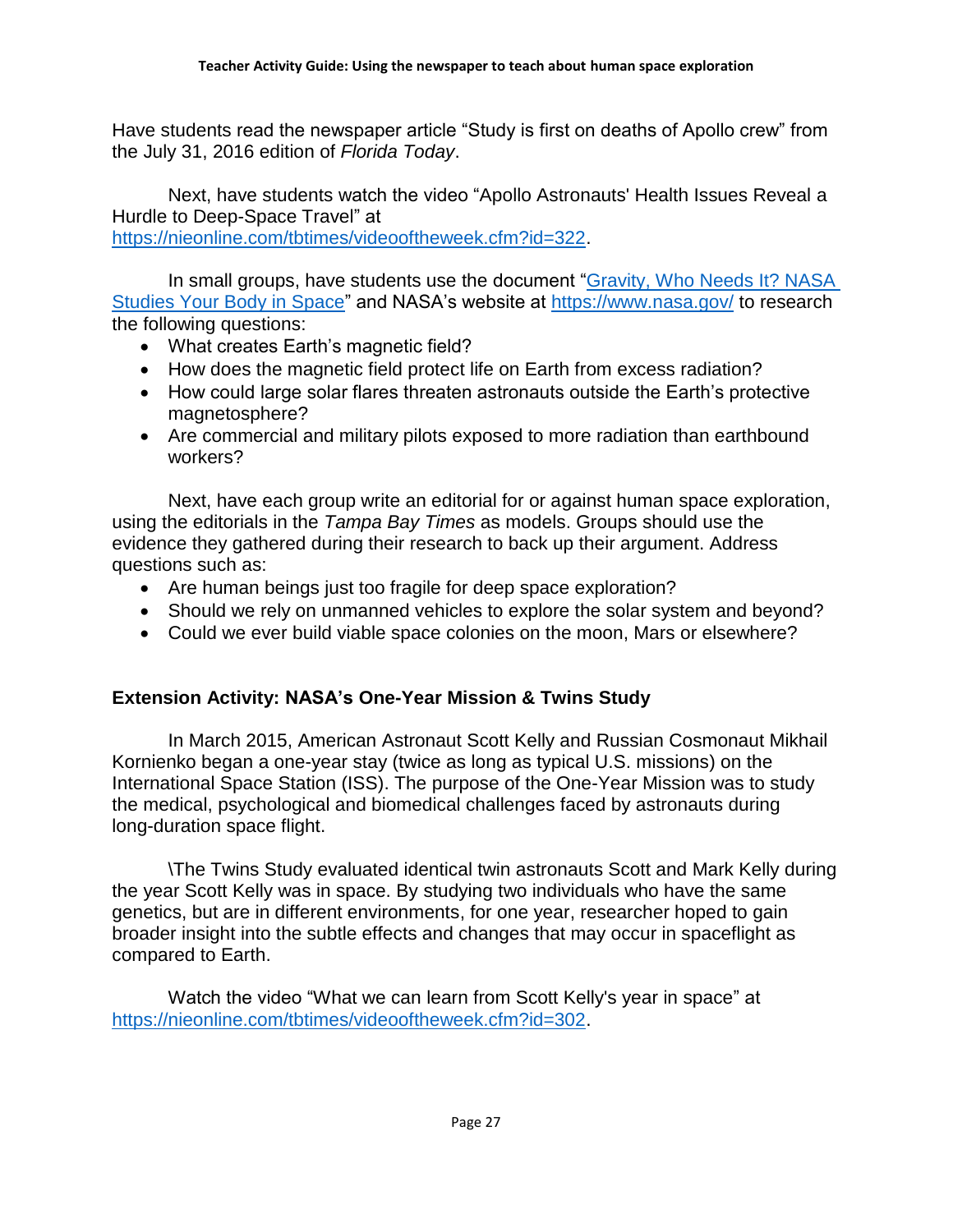Discuss as a class:

- What are the biggest hazards for people spending a long time in space?
- Should we send people to Mars? Why or why not? Would you want to go?
- When do you think a manned mission to Mars could take place?
- Should such a mission involve many nations sharing the costs, risks and discoveries?
- Could nations set aside their rivalries to mount space missions?
- What could manned missions do that unmanned missions can't?
- Are robots much better suited to space exploration than people?

## **Florida Standards:**

**Language Arts:** LAFS.412.L.1.1; LAFS.412.L.1.2; LAFS.412.L.2.3; LAFS.412.L.3.4; LAFS.412.RI.1.1; LAFS.412.RI.1.2; LAFS.412.RI.1.3; LAFS.412.RI.2.4; LAFS.412.RI.2.412; LAFS.412.RI.2.6; LAFS.412.RI.3.7; LAFS.412.RI.3.8; LAFS.412.RI.3.9; LAFS.412.RI.4.10; LAFS.412.SL.1.1; LAFS.412.SL.1.2; LAFS.412.SL.2.4; LAFS.412.W.1.1; LAFS.412.W.1.2; LAFS.412.W.3.9; LAFS.412.W.3.10 **Social Studies:** SS.912.H.1.5; SS.912.H.3.2 **Science:** SC.412.N.1.1; SC.912.CS-CS.6.7

## **Adapted from:**

*Apollo Astronauts' Health Issues Reveal a Hurdle to Deep-Space Travel*, <https://nieonline.com/tbtimes/videooftheweek.cfm?id=322> *What we can learn from Scott Kelly's year in space,*  <https://nieonline.com/tbtimes/videooftheweek.cfm?id=302>

#### **Resources:**

"Study is first on deaths of Apollo crew," *Florida Today*, July 31, 2016 "Gravity, Who Needs It? NASA Studies Your Body in Space," <https://www.nasa.gov/hrp/bodyinspace> NASA Human Research Program,<https://www.nasa.gov/hrp>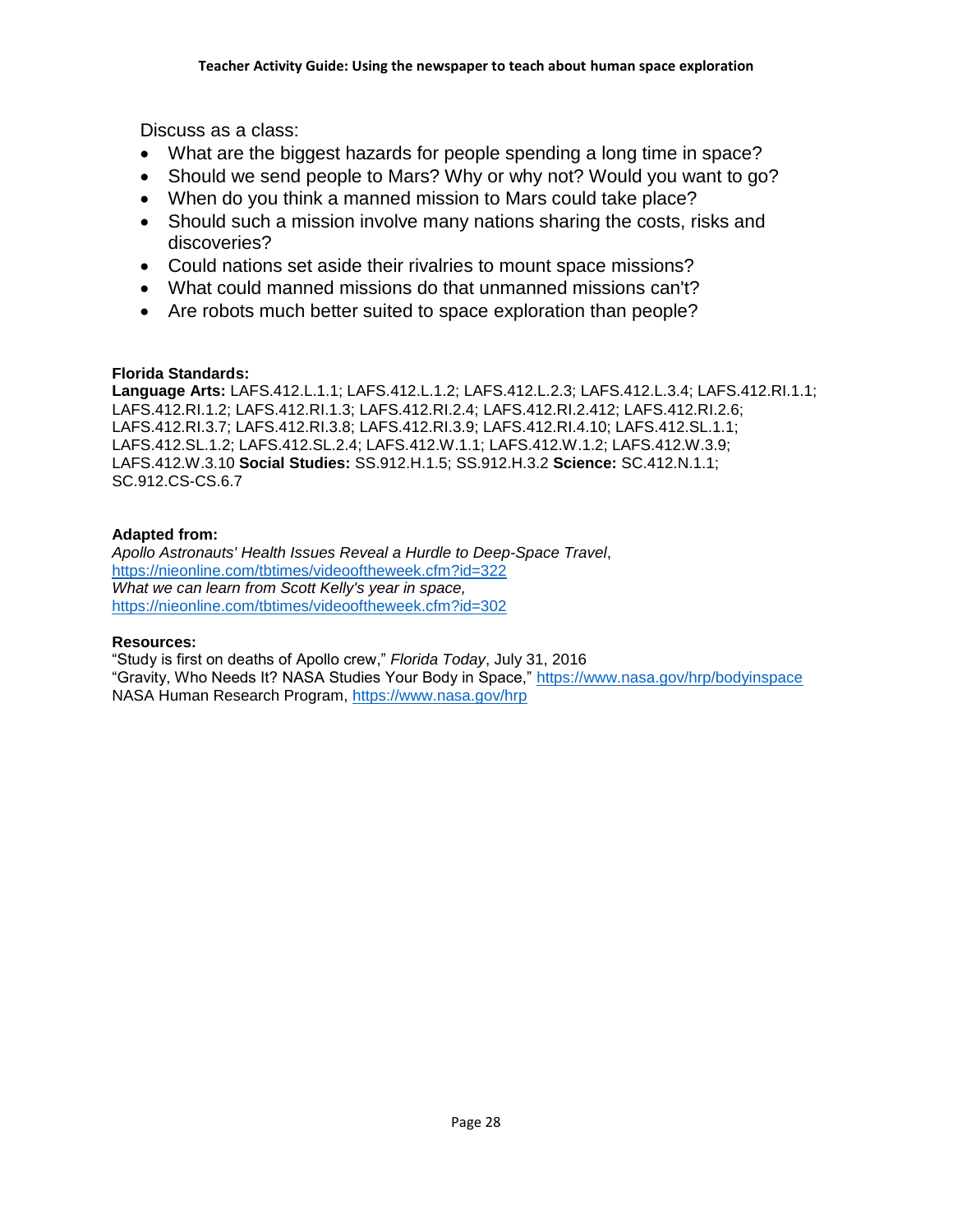## <span id="page-28-0"></span>**Activity 9 What Price History?**

In 1983, NASA signed a contract to demolish the launch tower used for the Apollo 11 mission launch so that they could modify the launch pad for the space shuttle. The demolition contractor was planning to sell the steel for scrap. Some people wanted the tower preserved for reassembly because of its association with the Apollo 11 flight, even though it was only 20 years old. NASA opposed preserving the tower because of its cost, which was estimated to reach as high as \$4 million.

In an article titled "Apollo 11 legacy may save tower from scrap heap," published on March 13, 1983 in the *Orlando Sentinel*, Charlie Jean wrote that the tower "was the last Earthly foothold for Neil Armstrong, Ed Aldrin and Mike Collins before they thundered off to the Moon. It pointed the way for the Skylab astronauts, for the Apollo-Soyuz voyagers, and for fliers of less renowned missions in the Magellan age of space."

Have students read the *Orlando Sentinel* article. As a class, discuss the following questions:

- What are the arguments for preserving the Apollo launch tower?
- What are the arguments for dismantling it?
- What makes a place historic?
- Do you think the age of a place has anything to do with people's willingness to see it as historic? Why or why not?
- Should equipment like this should be preserved or modified for future space flights, saving millions of dollars? If it is preserved, who should pay the cost of preserving it?

Divide students into groups. Have each group try to find a "place" (a building, a transportation system, a park or other natural area, etc.) in their community that is associated with an important event that has occurred in their or their parents' lifetimes.

Ask each group to share what information they have gathered, and then have the class as a whole decide if any or all of the "places" should be considered "historic" and, if so, should they be preserved and/or interpreted for future generations.

(The launch tower was eventually dismantled and stored. Parts of it have been re-erected as part of an interpretive exhibit at the Apollo/Saturn V Center on the grounds of the Kennedy Space Center.)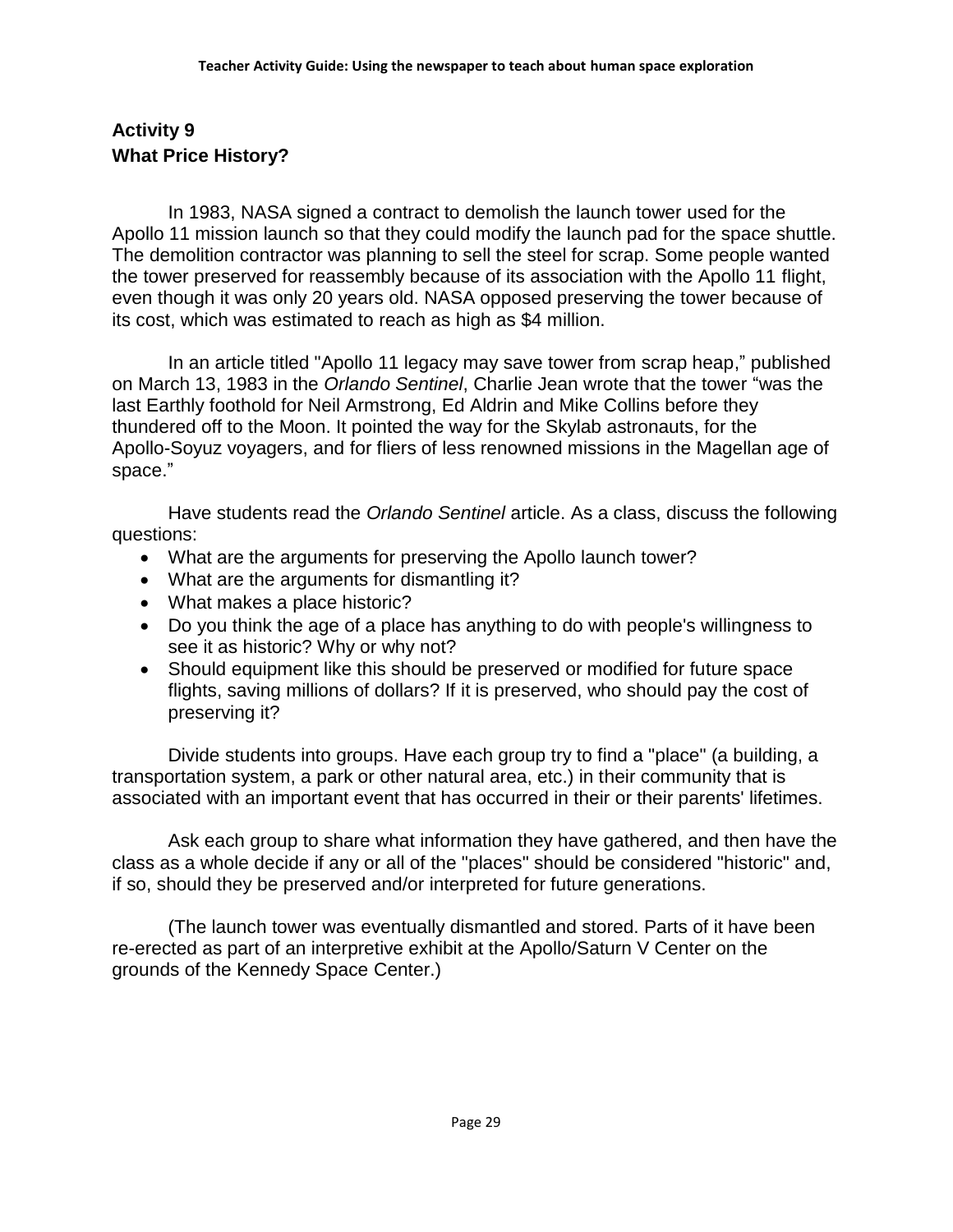#### **Florida Standards:**

**Language Arts:** LAFS.412.L.1.1; LAFS.412.L.1.2; LAFS.412.L.2.3; LAFS.412.L.3.4; LAFS.412.RI.1.1; LAFS.412.RI.1.2; LAFS.412.RI.1.3; LAFS.412.RI.2.4; LAFS.412.RI.2.412; LAFS.412.RI.2.6; LAFS.412.RI.3.7; LAFS.412.RI.3.8; LAFS.412.RI.3.9; LAFS.412.RI.4.10; LAFS.412.SL.1.1; LAFS.412.SL.1.2; LAFS.412.SL.2.4; LAFS.412.W.1.1; LAFS.412.W.1.2; LAFS.412.W.3.9; LAFS.412.W.3.10 **Social Studies:** SS.912.H.1.5; SS.912.H.3.2 **Science:** SC.412.N.1.1; SC.912.CS-CS.6.7

#### **Adapted from:**

*America's Space Program: Exploring a New Frontier*, National Park Service, U.S. Department of the Interior,<https://www.nps.gov/nr/twhp/wwwlps/lessons/101space/101space.htm>

#### **Resources:**

"Apollo 11 legacy may save tower from scrap heap," *Orlando Sentinel*, March 13, 1983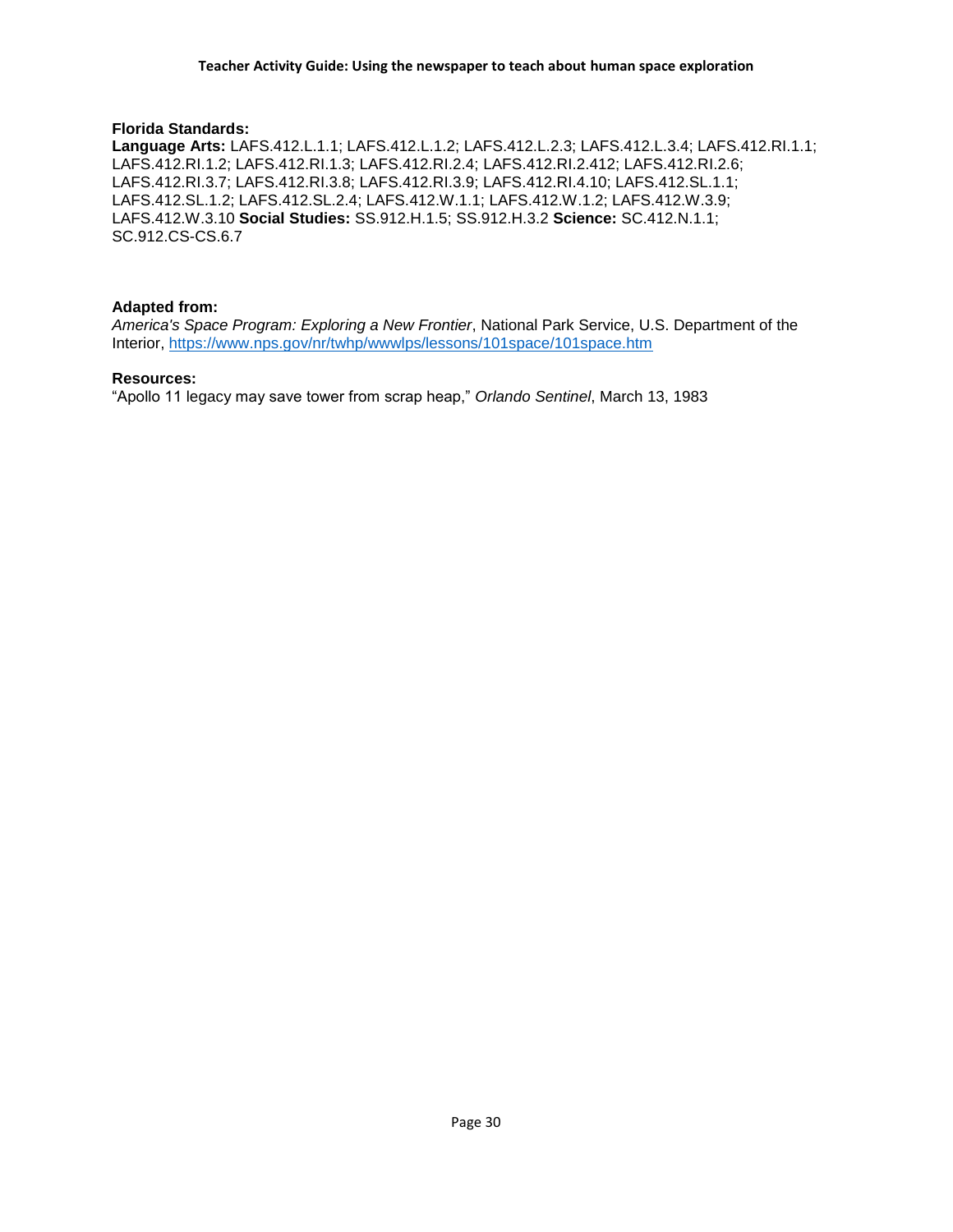## <span id="page-30-0"></span>**Activity 10 From the Front Page to the History Books**

Journalism is often referred to as the first rough draft of history. In this activity, students analyze the similarities and differences between contemporary news coverage and historical accounts to understand:

- The role and importance of journalists' first reports of breaking news.
- How the initial information evolves over time to become part of the historical record.

Divide students into small groups and give each group one of the historical newspapers included in this Teaching Trunk. Give students 15 to 20 minutes to look at the front pages. Have students fill in the left column of the From the Front Page to the History Books Worksheet with the key facts about their historical event that they can find on their front pages, as well as any questions that are not answered.

Next, give students access to the library or Internet and allow them 15 to 20 minutes to find information to fill in the right column of the From the Front Page to the History Books Worksheet with key facts about their event from a historical source and any answers they can find for the questions they posed in the left column.

Have students complete step 3 on the worksheet, underlining facts that are the same and circling those that do not match up, then underlining the questions for which they found answers and circling those for which they did not.

Give students 15 to 20 minutes to respond to the three questions in step 4 on the worksheet, analyzing their findings.

As a class, discuss:

- Which facts did you find were the same in both sources? Which were only found in one or the other? Why do you think this was the case?
- Which of the questions you wrote after reading the news source are still unanswered? Why do you think that is?
- What is the role of a reporter? What is the role of a historian? Compare and contrast.
- How much time must pass before news becomes history?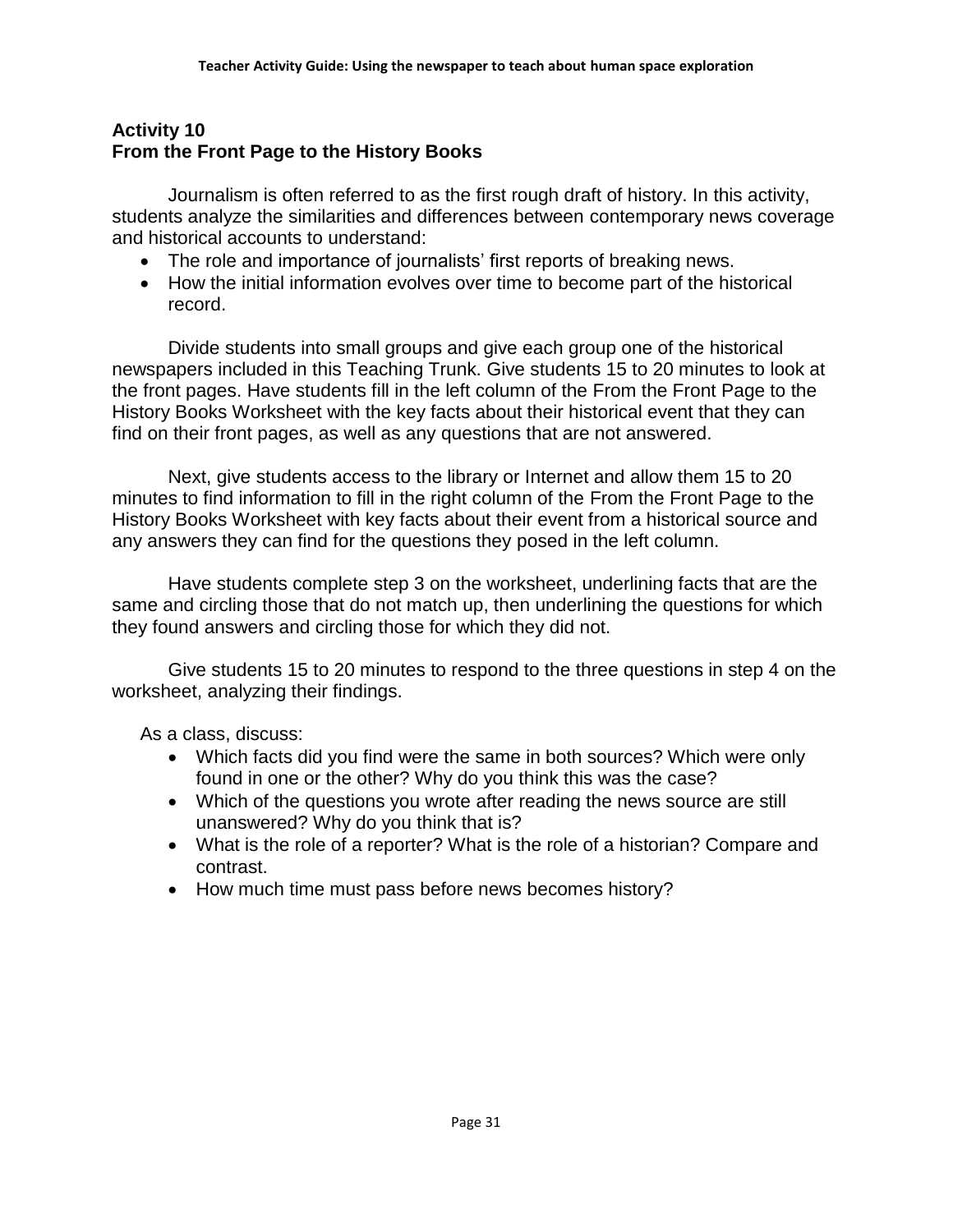#### **Florida Standards**

**Social Studies:** SS.412.A.1.1; SS.6.W.1.3; SS.6.W.1.4; SS.6.W.1.5; SS.7.C.2.10; SS.7.C.2.11; SS.7.C.2.13; SS.8.A.1.2; SS.8.A.1.3; SS.8.A.1.4; SS.8.A.1.5; SS.8.A.1.6; SS.8.E.2.1; SS.912.A.1.1; SS.912.A.1.2; SS.912.A.1.4; SS.912.A.1.5; SS.912.A.7.12; SS.912.A.7.17; SS.912.C.2.13 **Language Arts:** LAFS.412.L.1.1; LAFS.412.L.1.2; LAFS.412.L.2.3; LAFS.412.L.3.4; LAFS.412.RI.1.1; LAFS.412.RI.1.2; LAFS.412.RI.1.3; LAFS.412.RI.2.4; LAFS.412.RI.2.412; LAFS.412.RI.2.6; LAFS.412.RI.3.7; LAFS.412.RI.3.8; LAFS.412.RI.3.9; LAFS.412.RI.4.10; LAFS.412.SL.1.1; LAFS.412.SL.1.2; LAFS.412.SL.2.4; LAFS.412.W.1.1; LAFS.412.W.1.2; LAFS.412.W.3.9; LAFS.412.W.3.10

#### **Adapted from:**

From the Front Page to the History Books*,* Newseum Ed, *<https://newseumed.org/tools/lesson-plan/front-page-history-books>* From the Front Page to the History Books worksheet, Newseum Ed, <https://newseumed.org/sites/default/files/legacy/2017/10/From-the-Front-Page-Worksheet.pdf>

#### **Resources:**

From the Front Page to the History Books Worksheet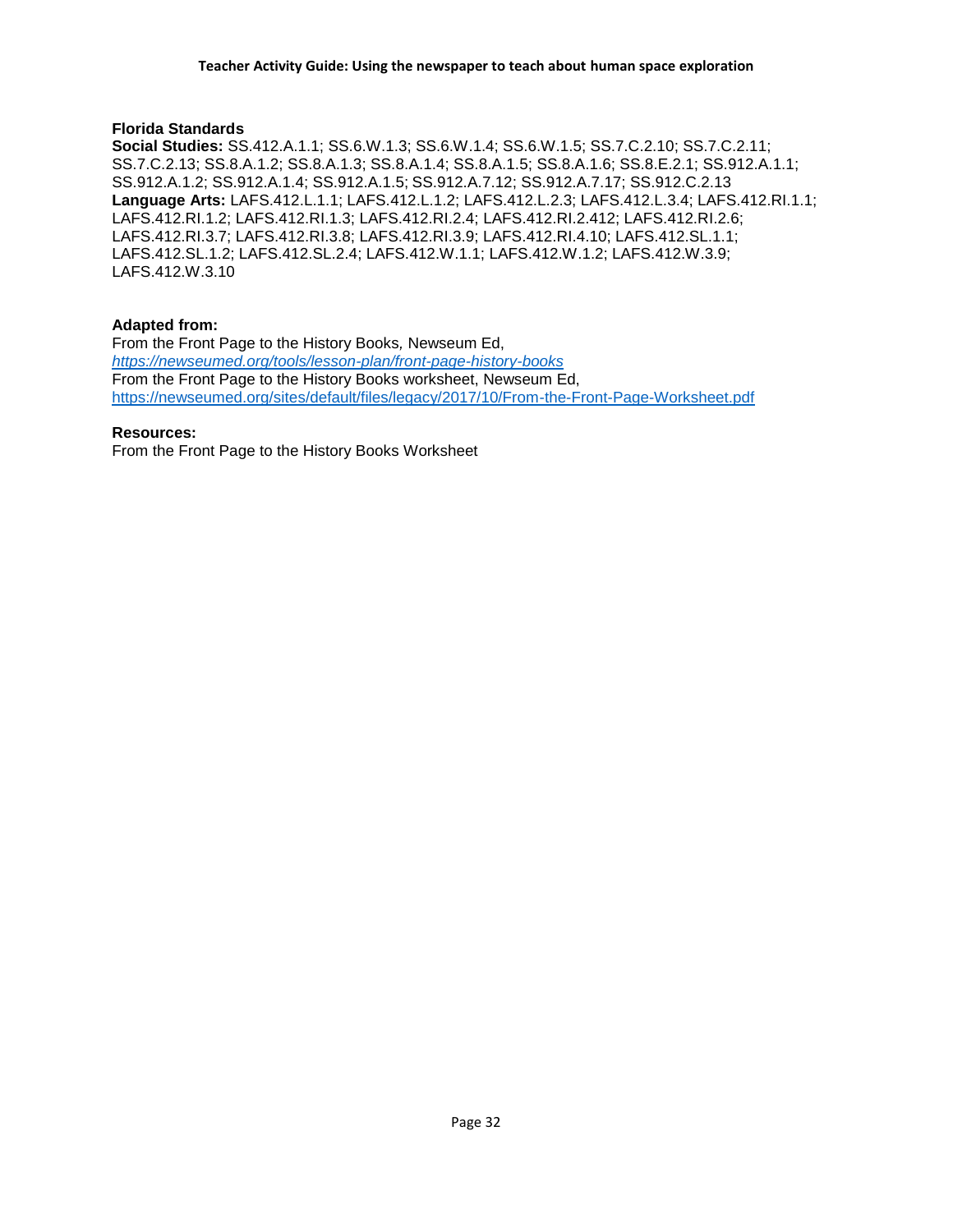## <span id="page-32-0"></span>**Activity 11 Analyzing Turning Points in History**

Major historic events inevitably bring about changes in society, from politics to daily routines.

Have students answer a warmup discussion prompt: Think about a major event in your life (such as moving, starting at a new school, the arrival of a sibling etc.). How was your life different before and after this event?

This Teaching Trunk contains material organized around six historic milestones of human space exploration: Sputnik; Yuri Gagarin's flight; the Apollo I fire; the Apollo 11 Moon landing; the Space Shuttle Challenger explosion; and the Space Shuttle Columbia explosion.

For each of these milestones, students will use the front pages of the historic newspapers included in this Teaching Trunk to hypothesize how these major events changed the lives of the people who lived through them.

Students should consider both big changes and small changes. For example, the 9/11 attacks prompted the U.S.-led war in Afghanistan (big change), and it also led to "God Bless America" being played at ballparks (smaller change).

Give students 20 to 40 minutes to work individually or in small groups to make their hypotheses about the changes these events set in motion (left column of chart) and give their evidence/reason for each (right column of chart), using the Analyzing Turning Points in History worksheet.

Next, give students 10 to 20 minutes to respond to the prompt in step 2 on the worksheet, evaluating how these events continue to affect our lives today.

As a class, discuss how major events can change the course of history in big and small ways.

- What were some of the big changes you found evidence to support? What were some of the smaller changes?
- What type of evidence/reasons did you use to make your hypotheses about changes?
- Sort the changes you hypothesized into categories. Possible categories: predictable versus unpredictable; positive versus negative; political versus personal, etc.
- Which event do you think had the biggest impact, resulting in the most significant changes? Why?